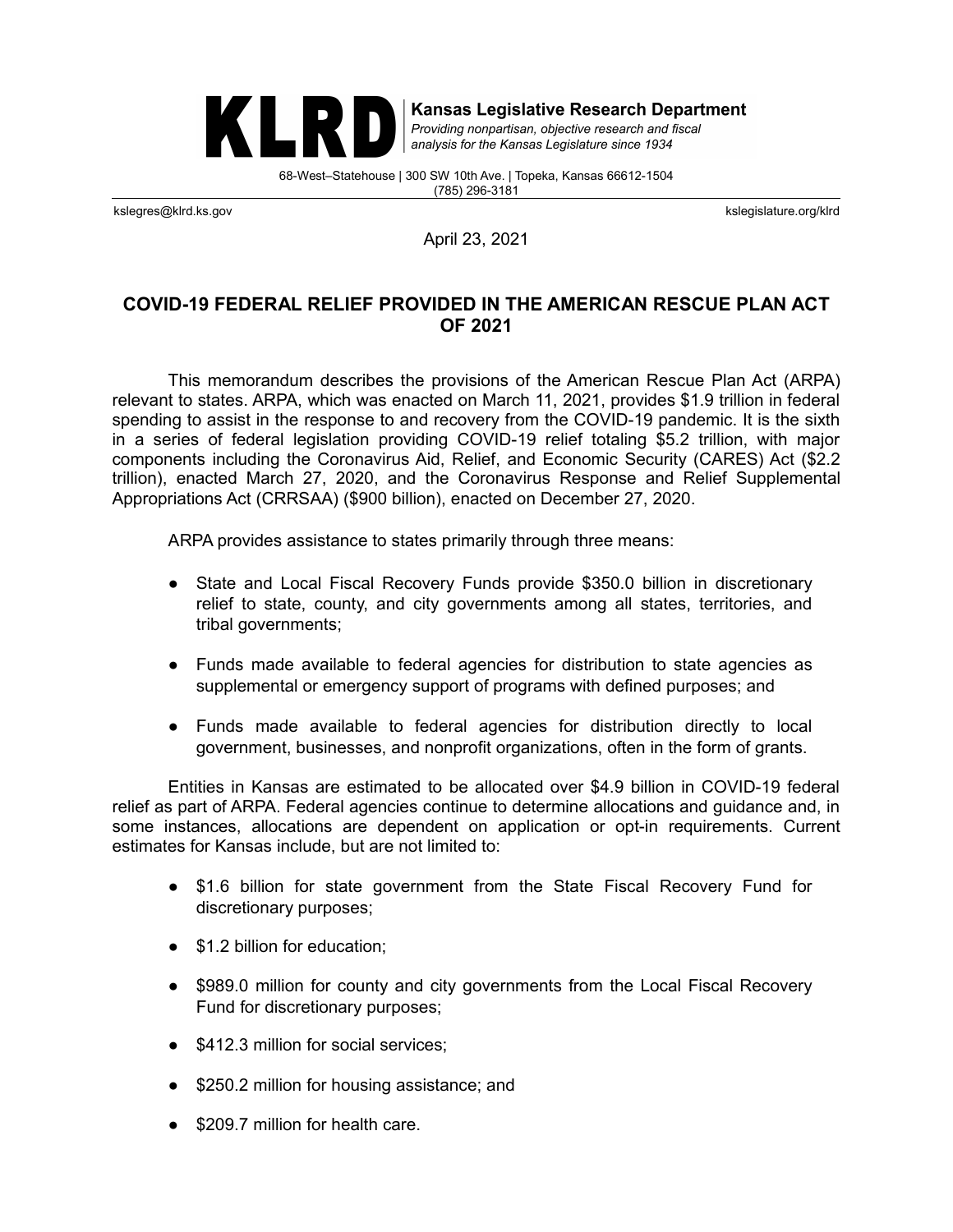ARPA also offers additional funds for states that implement Medicaid expansion in the form of a 5.0 percent increase of the Federal Medical Assistance Percentage (FMAP). The FMAP formula determines the state and federal share of funding for Medicaid, adoption assistance, and foster care. If a state that has not previously expanded their Medicaid program were to do so, it would receive a 5.0 percent increase for a period of two years. This 5.0 percent increase would be in addition to the current pandemic-related temporary 6.2 percent increase. The 5.0 percent would not apply to the already enhanced 90.0 percent matching rate for expansion populations, Disproportionate Share Hospital (DSH) payments, Children's Health Insurance Program (CHIP), or Title IV-E Foster Care and Adoption Assistance. This FMAP increase for Medical expansion is estimated to result in SGF savings of between \$375.0 million and \$425.0 million over a two-year period in Kansas.

Listed below is an estimate of funds made available to Kansas through ARPA. Much of this funding will go to the State; however, local governments, businesses, and nonprofits will receive some funds directly from the federal government. A variety of other federal programs, including stimulus checks, tax incentives, and federal unemployment benefits, are intended as direct relief to citizens and are not included in this estimate.

#### **Coronavirus State and Local Fiscal Recovery Funds**

The Coronavirus State and Local Fiscal Recovery Funds are among the largest sources of funding for states provided in ARPA. These funds are similar to the Coronavirus Relief Fund provided through the CARES Act, which was allocated in Kansas by the Governor's Strengthening People And Revitalizing Kansas (SPARK) Taskforce, with approval by the State Finance Council pursuant to provisions in 2020 Special Session HB 2016. However, ARPA expands the purposes, includes new restrictions, and appropriates funds specifically for state, county, and city governments.

ARPA permits the following uses of State and Local Fiscal Recovery Funds, for costs incurred through December 31, 2024:

- Responding to the COVID-19 public health emergency or its negative economic impacts, including assistance to household, small businesses, and nonprofits, and impacted industries such as tourism, travel, and hospitality;
- Providing premium pay to eligible government workers performing essential work during the COVID-19 public health emergency or providing grants to employers with employees who perform essential work;
- Providing government services to the extent of lost revenue from the COVID-19 public health emergency, relative to revenues in the fiscal year prior to the pandemic; and
- Making investments in water, sewer, or broadband infrastructure.

ARPA restricts the use of fiscal recovery funds by prohibiting states from using funds to offset, either directly or indirectly, revenue decreases resulting from tax cuts enacted since March 3, 2021, or make payments to pension funds. The U.S. Department of the Treasury (U.S.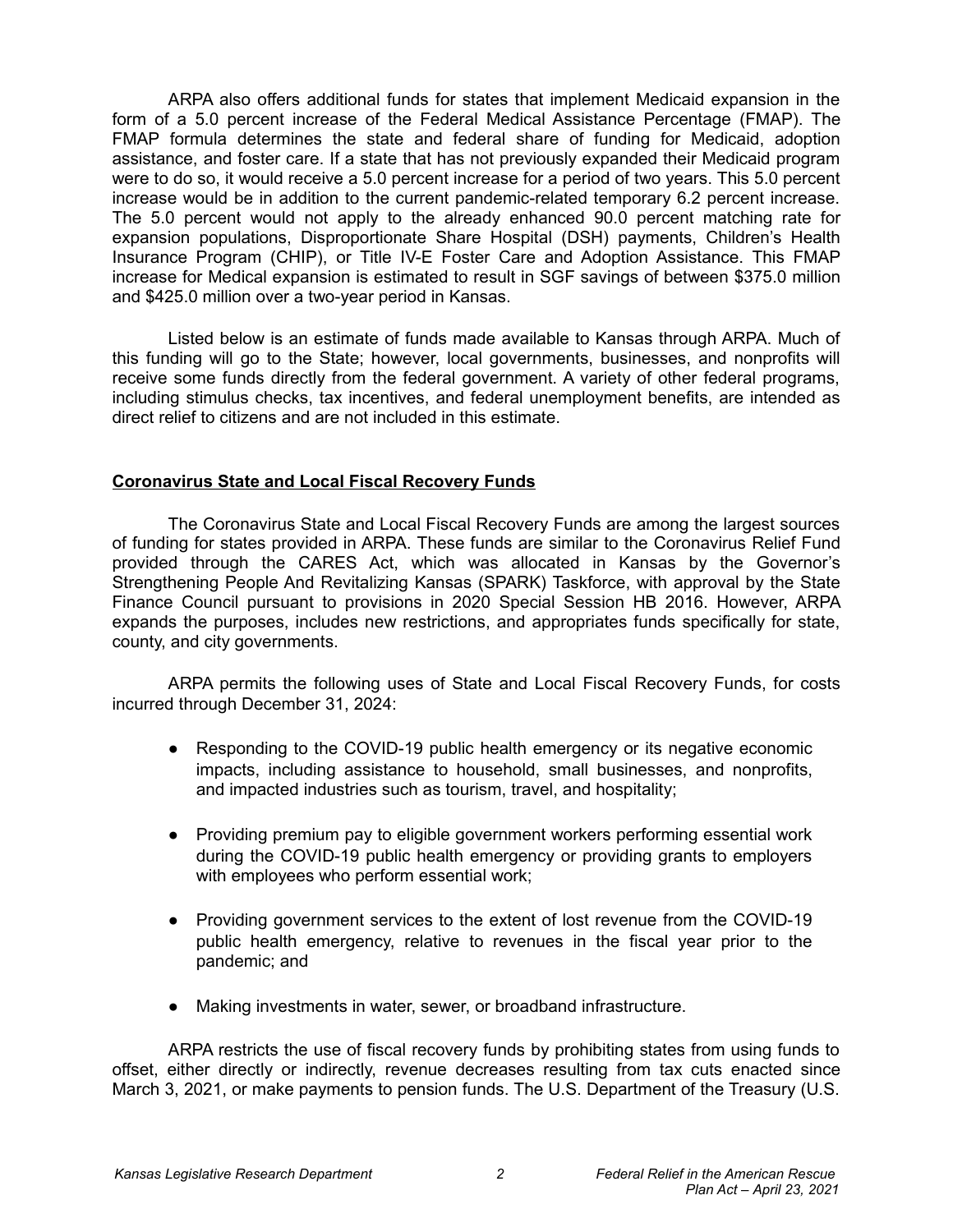Treasury) is expected to publish guidance detailing allowable uses, methods for determining lost revenue, and reporting requirements by May 11, 2021.

### *\$1.6 billion to the State—Coronavirus State Fiscal Recovery Fund*

The U.S. Treasury will provide direct relief to state government with allocations based partly on an equal distribution among all states and partly on the state share of seasonally adjusted unemployed persons for a three-month period ending December 2020. States must submit certification, signed by an authorized officer of state government, affirming funds will be utilized as directed in ARPA. ARPA does not specify a deadline for submitting certification.

The U.S. Treasury will issue payment within 60 days of certification. The U.S. Treasury may, but is not required to, split payments to states, with 50.0 percent withheld for a period of 12 months. States must submit periodic reports, including any tax modifications, and repay any funds that did not comply with the uses and restrictions specified above. If payments are split, recouped funds would be reduced from the subsequent payment.

### *\$564.0 million to Counties—Coronavirus Local Fiscal Recovery Fund*

The U.S. Treasury will provide direct relief to all 105 county governments in Kansas based on population, with no county receiving less than would be typically provided through the federal Community Development Block Grant (CDBG) entitlement formula. The largest allocation is estimated for Johnson County (\$116.8 million) and the smallest for Greeley County (\$240,000). The U.S. Treasury will issue an initial payment of 50.0 percent within 60 days of ARPA enactment. Payment of the remaining 50.0 percent may be paid no sooner than 12 months after the initial payment.

#### *\$251.6 million to Metropolitan Cities—Coronavirus Local Fiscal Recovery Fund*

The U.S. Treasury will provide direct relief to nine metropolitan city governments in Kansas, with allocation based on the CDBG entitlement formula. Metropolitan cities are generally defined as those with a population above 50,000, and allocations will include:

- \$73.1 million to Wichita;
- \$57.5 million to Kansas City;
- \$47.0 million to Topeka;
- \$19.8 million to Overland Park:
- \$18.9 million to Lawrence:
- \$13.9 million to Manhattan;
- \$8.5 million to Leavenworth;
- \$7.2 million to Shawnee: and
- \$5.7 million to Lenexa.

The U.S. Treasury will issue an initial payment of 50.0 percent to these city governments within 60 days of ARPA enactment, with the remaining 50.0 percent provided no sooner than 12 months from initial payment.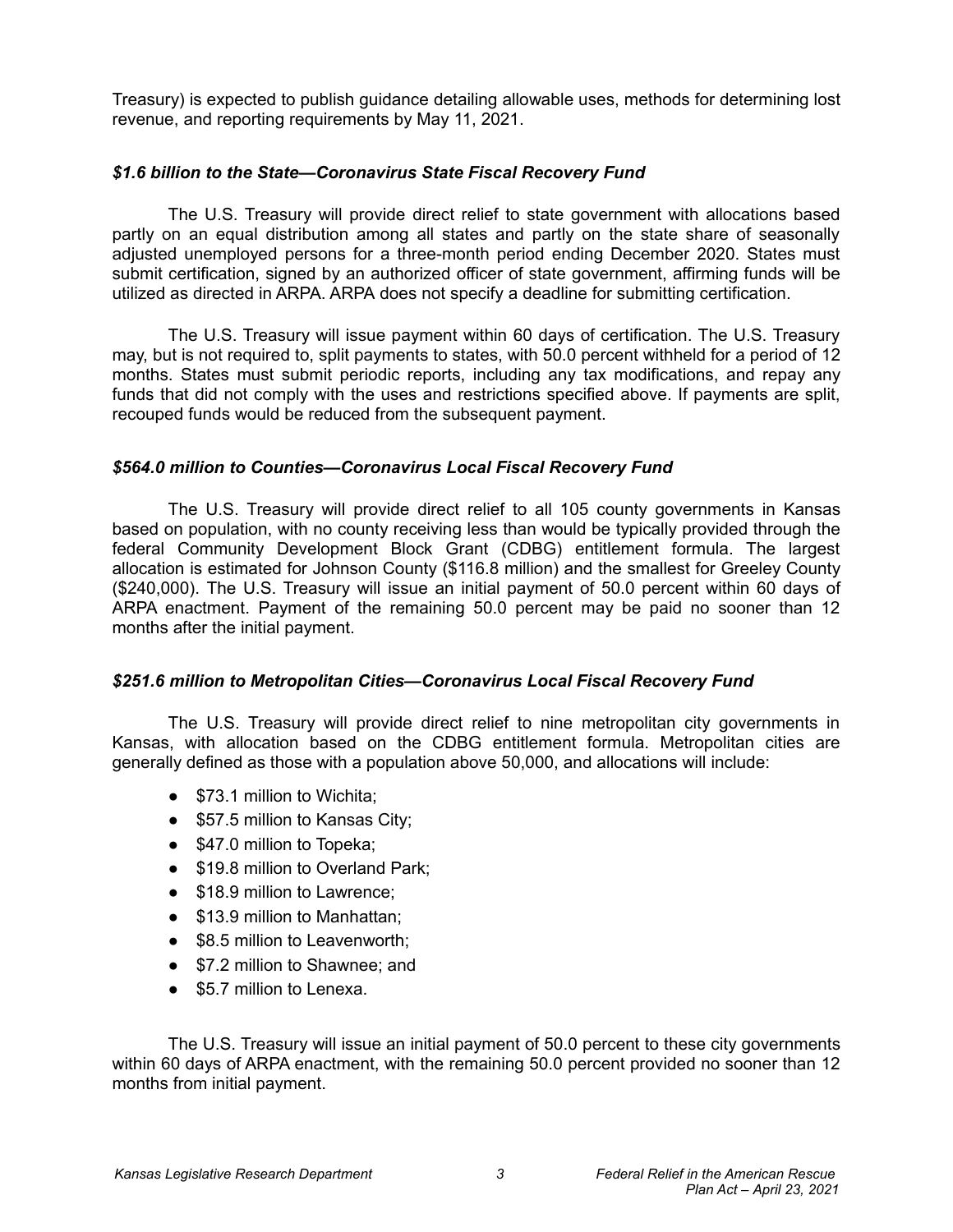### *\$172.4 million for Non-Entitlement Cities—Coronavirus Local Fiscal Recovery Fund*

The U.S. Treasury will provide indirect relief for non-entitlement local governments in Kansas, to be paid to state government for distribution to 616 cities. A non-entitlement government is generally defined as a city with a population below 50,000, with certain exceptions for principal cities of metropolitan areas. The largest allocation is estimated for Olathe (\$19.7 million) and the smallest for Freeport (\$560). The U.S. Treasury will provide payment of 50.0 percent to state government within 60 days of ARPA enactment, with the remaining 50.0 percent provided no sooner than 12 months from initial payment.

Relevant provisions in ARPA require:

- State governments to distribute funds to cities within 30 days of receiving initial payment from U.S. Treasury. Extensions of 30 days may be requested;
- Assistance to city governments cannot exceed 75.0 percent of the most recent budget for the city as of January 27, 2020. Any undistributed funds stemming from this provision must be returned to the U.S. Treasury; and
- If state distributions to cities are not paid within 120 days, or later if so authorized by an extension, any undistributed funds become debt owed by the state government to the federal government, to be paid from the state's allocation of the State Fiscal Recovery Fund.

### *\$142.8 million to State Government—Coronavirus Capital Projects Fund*

The U.S. Treasury will provide funding to state governments for capital projects that enable work, education, and health monitoring in response to the COVID-19 public health emergency. The state allocation is determined with 50.0 percent based on total population, 25.0 percent based on the population living in rural areas, and 25.0 percent based on the share of population with a household income less than 150.0 percent of the federal poverty level. The U.S. Treasury is tasked with establishing an application process within 60 days of ARPA enactment allowing states to request funds.

## **Education**

## *\$830.6 million for K-12 Education*

The funding for K-12 education is part of the Elementary and Secondary School Emergency Relief (ESSER) Fund. States must allocate not less than 90.0 percent of awarded funds to local education agencies (school districts) in proportion to the amount of funds such local education agencies received under Title I of the Elementary and Secondary Education Act. Local education agencies must allocate at least 20.0 percent of the funding received toward learning loss programs that are evidence-based; meet students' social, emotional, and academic needs; and target the disproportionate impact of COVID-19 on specific student populations. Funding may be used for preparing and responding to COVID-19; addressing the unique needs of specific student populations; developing procedures to prepare and respond to COVID-19; training and professional development on infectious diseases; purchasing supplies to sanitize and clean buildings; planning and coordinating for long-term closures; purchasing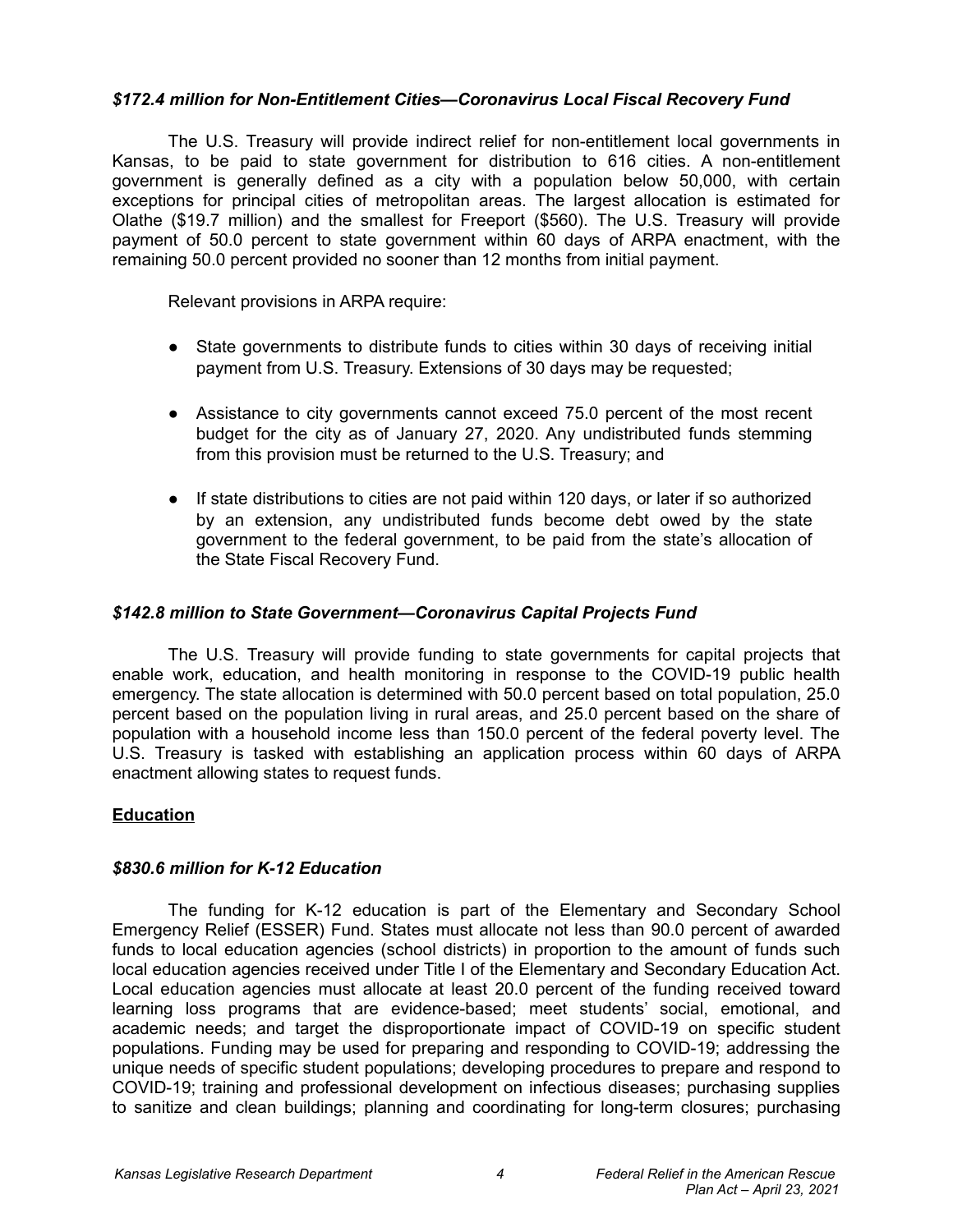educational technology for students; providing mental health services; planning and implementing summer learning; addressing learning loss; repairing school facilities to support student health; upgrading HVAC systems, windows, and doors to improve air quality; developing public health protocols; and other activities necessary to continue operations and current staff levels.

Of the 10.0 percent remaining at the state education agency, at least five percent must be used to address learning loss, at least one percent must be used to implement summer programs, and at least one percent must be used for after-school programs. These activities must be evidence-based as defined in preexisting law; address the students' social, emotional, and academic needs; and target the disproportionate impact of COVID-19 on specific student populations. Up to one-half of one percent may be used for administrative costs.

Funding must be awarded by the state education agencies within one year of receipt and is available to be obligated through September 30, 2024. There is a maintenance of effort that requires state support for K-12 and higher education in federal fiscal year (FFY) 2022 and FFY 2023 be maintained at the average level for FFY 2017 through FFY 2019, proportional to the overall state budget. In addition to the maintenance of effort requirement, there is a maintenance of equity requirement. Under the maintenance of equity requirement, states cannot reduce funding for high-need and high-poverty school districts at a higher per-pupil level than the average state-wide cut and must maintain per-pupil funding for high-poverty school districts at a FFY 2019 level. School districts also cannot make disproportional cuts for per-pupil funding and staff of high-poverty schools.

School districts are required to create and share a plan to return to in-person instruction within 30 days of receipt of funds.

Funds must be drawn down from the U.S. Department of Education by the Kansas State Department of Education (KSDE) at the request of school districts. As of April 20, 2021, this funding has been awarded to the State, but KSDE has not made funding available to school districts. School districts must first expend ESSER Fund moneys provided under the CARES Act and the CRRSAA.

## *\$325.5 million for Higher Education*

Funding from the Higher Education Emergency Relief (HEER) Fund is allocated with 90.0 percent directly to institutions of higher education (IHE) in Kansas through the Title IV (federal Pell financial aid) distribution system. In Kansas, 65 total institutions of higher education are eligible: 33 public, 22 private, and 10 for-profit. At least 50.0 percent of funds awarded must be used for direct financial aid to students, including grants for food, housing, course materials, technology, health care, and child care.

Distribution includes:

- \$273.7 million to public IHEs;
- \$47.0 million to private and independent IHEs; and
- \$1.6 million to for-profit IHEs.

Excluding those funds used as student grants, IHEs may use remaining funds for: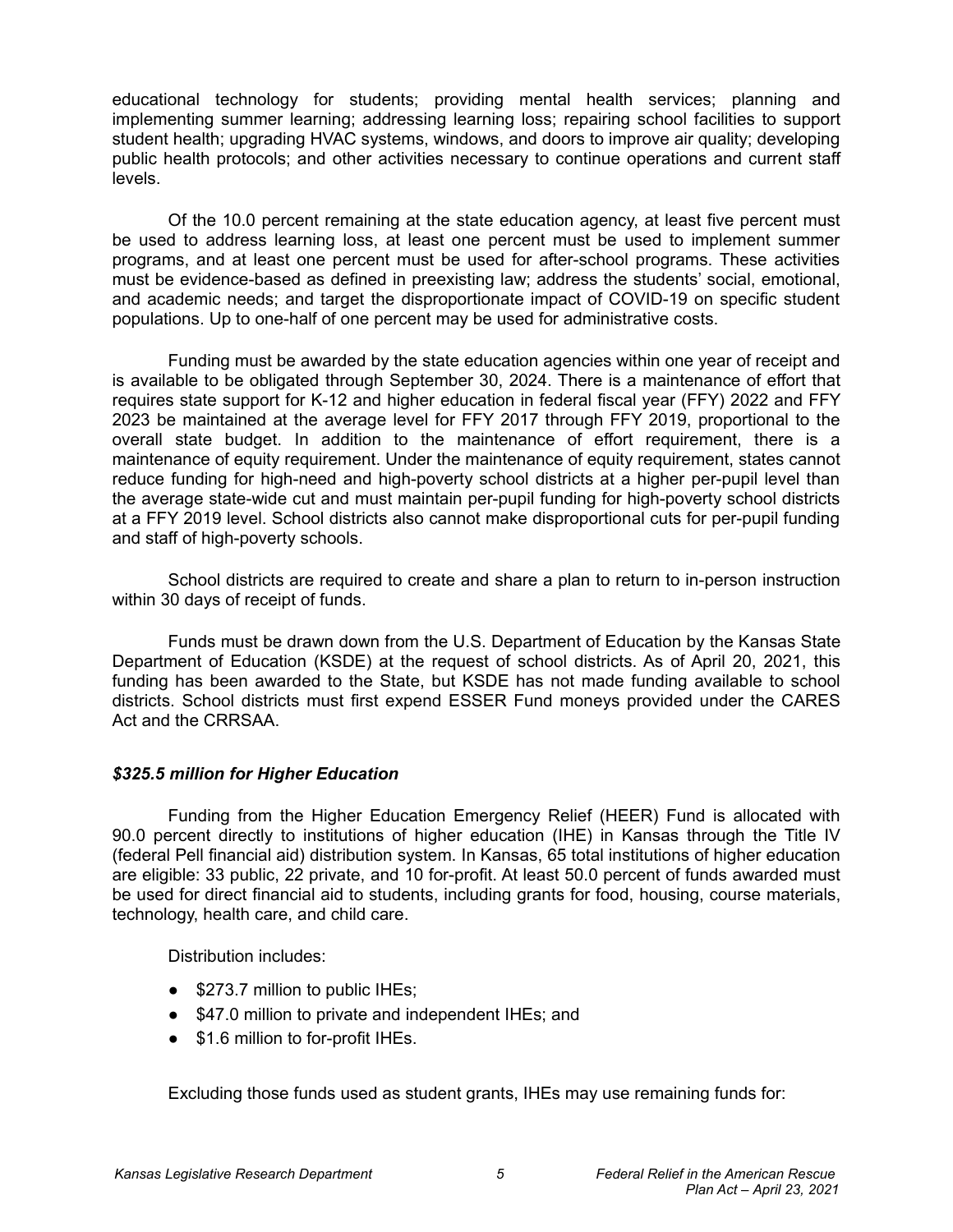- Replacement of lost revenue;
- Reimbursement for COVID-19-related expenses;
- Technology costs associated with distance education;
- Implementation of evidence-based practices to monitor and suppress COVID-19;
- Payroll; and
- Additional student grants.

## *\$27.9 million for the Education of Individuals with Disabilities*

Funds are provided to U.S. Department of Education to make available to states pursuant to the Individuals with Disabilities Education Act (IDEA) for the purpose of providing education in the least restrictive environments for children with disabilities. This funding is intended to assist state educational agencies with recovery from the COVID-19 pandemic and to safely reopen schools. Allocations in Kansas include:

- \$23.4 million as a supplemental part B formula grant to KSDE to support special education for children ages 3 to 21;
- \$2.3 million as a supplemental part B formula grant to KSDE to support preschool programs for ages 3 to 5; and
- \$2.2 million as a supplemental part C formula grant to the Kansas Department of Health and Environment (KDHE) to support infants and toddlers from birth to age 2 with early intervention services.

## *\$25.1 million for Emergency Assistance to Non-Public Schools*

Funds are provided to governors by the U.S. Department of Education for assistance to eligible non-public schools, specifically those with a high percentage of low-income students and those that were most impacted by COVID-19. Funds are to be awarded to school districts within 60 days of the State's receipt of funding and to be obligated by September 2024. Eligible schools will need to submit an application to KSDE. The KSDE indicates the application will be screened for compliance with federal and state law and reviewed to assess need, impact, and relative poverty level. Upon completion of its assessment, KSDE will submit a recommendation to the Kansas Education Commissioner's Task Force, who will allocate funds to maximize impact. As of April 20, 2021, this funding has been awarded to the State, but KSDE has not awarded funds to schools.

## *\$5.4 million for the Education of Homeless Children*

Funding is allocated to states from the ESSER Fund to identify homeless children, provide wrap-around-services, and ensure these homeless children are able to attend and fully participate in school activities in light of the challenges of COVID-19. As of April 20, 2021, this funding has not been awarded to states.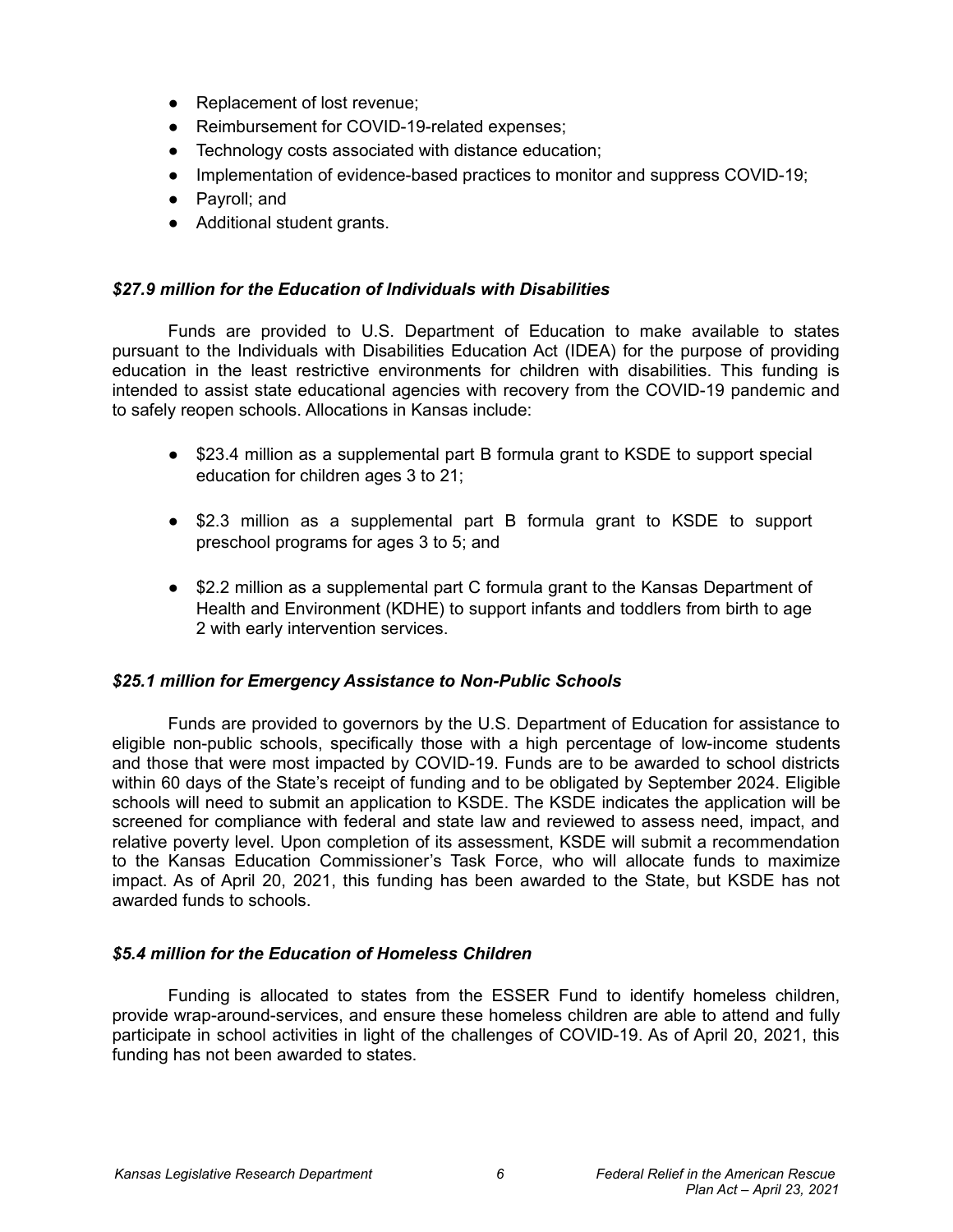#### *\$2.6 million for Libraries*

Supplemental funding for the State Library of Kansas is provided through the Institute of Museum and Library Services (IMLS). The purpose of the funding is to provide grants and assistance to local libraries to enable the continued response to the COVID-19 pandemic. Funding is allocated to states using a population-based formula provided in the Library Services and Technology Act. State match requirements were waived. According to the State Library, these funds will be primarily distributed to local libraries as grants supporting COVID-19 response and for statewide services and database access.

## *Emergency Connectivity Fund*

ARPA appropriates \$7.2 billion nationally to the Emergency Connectivity Fund administered by the Federal Communications Commission (FCC) to cover the costs incurred by schools and libraries through June 30 one year after the end of the COVID-19 public health emergency. Eligible costs include telecommunications equipment such as wireless internet hotspots, modems, routers, and computers. Funds may also be used for cost associated with information services used by students and library patrons. Eligible costs may not exceed an amount determined by the FCC, which has until May 10, 2021, to provide guidance. Due to pending rules for administration of funds, estimates regarding the Kansas portion have not been determined.

## **Social Services**

## *\$133.5 million for Child Care and Development Block Grant*

Funding is provided to the Kansas Department for Children and Families by the U.S. Department of Health and Human Services (HHS) to support child care assistance for health care employees, emergency responders, sanitation workers and others deemed essential in the response to the COVID-19, without regard to the income eligibility requirement [section 658P(4) of the Child Care and Development Block Grant Act]. Section 2201(c) of ARPA states that funding should supplement, not supplant, state and local public funds expended to provide child care services for eligible individuals. Funds must be obligated by September 30, 2023.

In FY 2020, DCF established the Hero Relief Program using previous COVID-19 federal relief funding to provide childcare assistance subsidies to essential workers with incomes at or below 250 percent of the federal poverty level. Eligible workers included health care workers, first responders, food and agriculture workers, judicial branch essential services, the National Guard, Child and Adult Protective Services specialists, and childcare providers serving these workers. The program was expanded to include school personnel.

In addition to the Hero Relief Program, DCF offered a variety of grants to support child care providers. These included sustainability grants for food costs, additional staff, and rental and mortgage payments; health and safety grants for cleaning and health supplies; and supplemental payments for lost income grants for DCF-enrolled child care providers.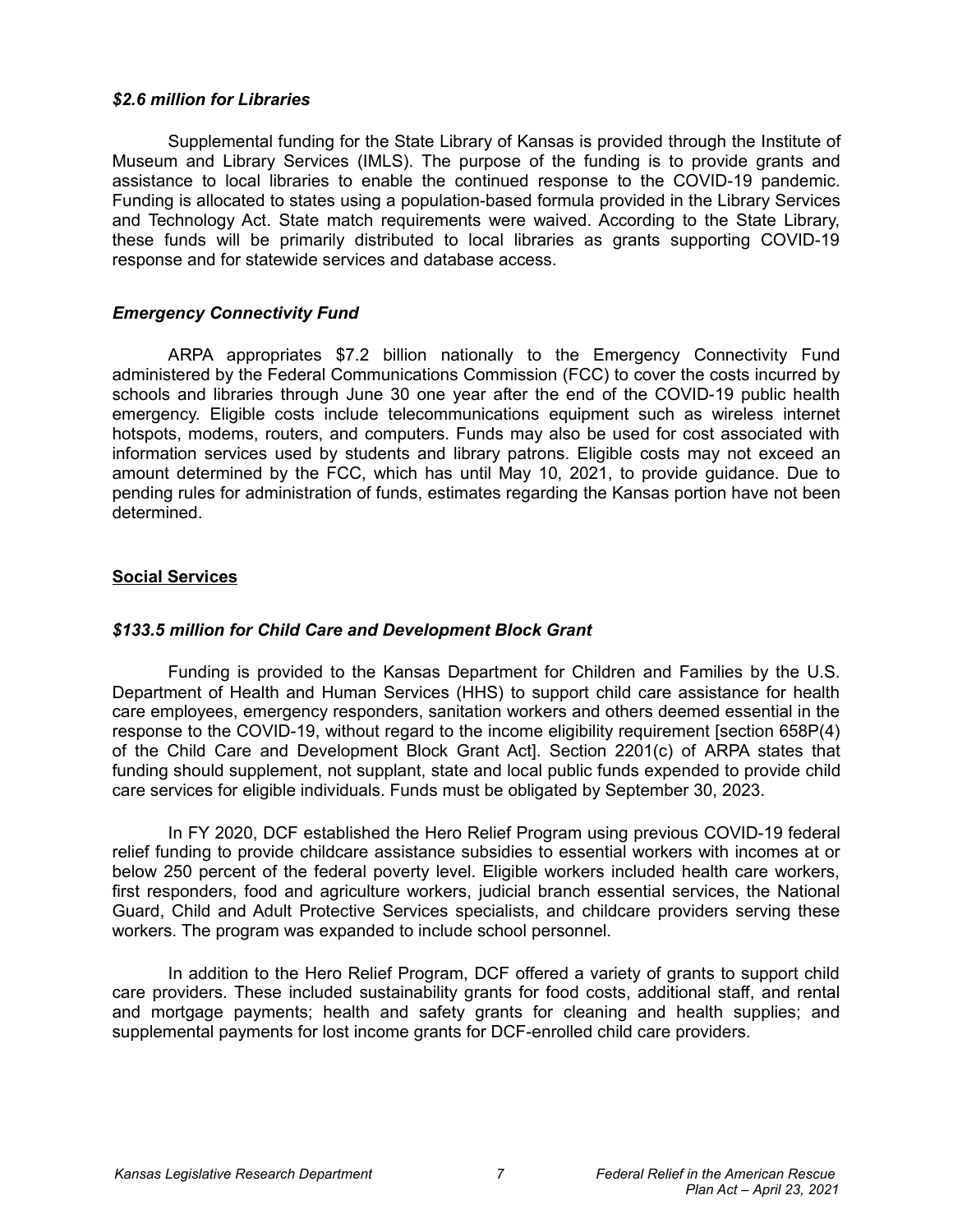### *\$213.9 million for Child Care Stabilization*

Funding is provided to DCF by HHS for subgrants to child care providers that are either open or temporarily closed to support operations during the COVID-19 pandemic. Funds are allocated to states based on the Child Care and Development Block Grant formula and funds are available through the end of FFY 2021. States must notify HHS if they are unable to obligate at least 50.0 percent of funding within nine months of ARPA enactment.

Funding considerations include:

- The amount of the subgrant should be based on the provider's current operating expenses;
- Subgrants may be used for personal expenses, rent, mortgage, payments, personal protective equipment (PPE), training related to health and safety, mental health services, and goods and services necessary to maintain or resume operations; and
- Expenses incurred prior to enactment of ARPA may be reimbursed.

## *\$43.5 million for the Low-Income Home Energy Assistance Program (LIHEAP)*

This federally-funded program provides assistance for qualifying households to pay home energy costs *via* an annual benefit. This program is administered by DCF's Economic and Employment Services Program. Benefit levels may vary based on household income, the number of persons living in the house, the type of house, and the type of energy used. The standard 10.0 percent carryover limit does not apply to this supplemental funding. Funding is available until September 30, 2022.

## *\$8.0 million for Head Start*

This funding supports Head Start, a federally-funded program administered in Kansas by DCF that is designed to prepare children under the age of five in low-income families for school. Federal relief funding will be provided as grants awarded directly to local partners for activities in response to COVID-19, such as mental health services, staff training on infectious disease management, and the purchase of cleaning supplies. This funding will not be calculated in the base grant in subsequent fiscal years. Non-federal matching requirements may be waived. Funding is available until September 30, 2021.

## *\$5.1 million for Pandemic Emergency Assistance*

Funding is provided to DCF by HHS from the Pandemic Emergency Fund to support one-time benefits such as cash and vouchers for eligible families with low incomes experiencing crisis. To receive the full allocation, a state must inform HHS within 45 day of ARPA enactment whether it intends to utilize its full allocation, as unspent funds are to be reallocated based on a defined formula. An initial allocation is determined based on a state's relative share of children and expenditures for Temporary Assistance for Needy Families (TANF) in FFY 2019. Additionally, states may spend no more that 15.0 percent of funds on administrative costs and funds may not supplant other federal or state funds. Funds from an initial allocation must be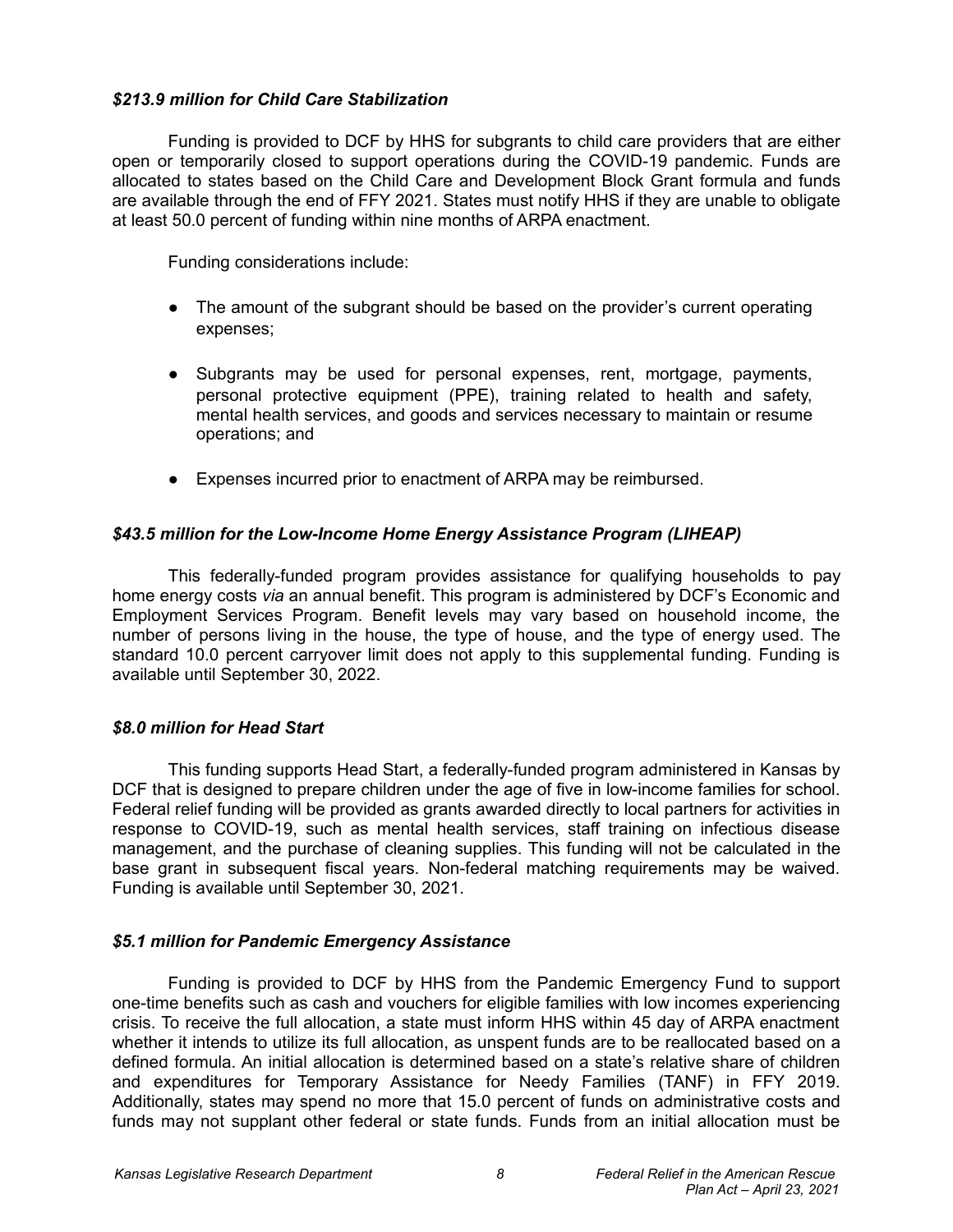expended by FFY 2022 and any subsequent reallocated funds must be expended within one year of receipt.

#### *\$5.0 million for Child Care Entitlements to States*

ARPA permanently increases the total funding made available by HHS for Child Care Entitlements for States. For grants to states, annual funding for the mandatory portion remains the same. However, federal funding for the matching portion of the program is increased. The state matching requirement is waived for these additional funds in FFY 2021 and FFY 2022. Funds will be provided to DCF and must be obligated by September 30, 2021.

### *\$2.3 million for Community-Based Child Abuse Prevention*

Funding is provided to the Kansas Children's Cabinet and Trust Fund (Children's Cabinet) by HHS to support community-based child welfare programs that focus on child abuse prevention by strengthening and supporting families before abuse occurs. The Children's Cabinet offers Community-Based Child Abuse Prevention grants to local entities to support services aimed at professional development, parent education and public awareness. Funds are available until September 30, 2023.

### *\$976,000 for Child Abuse Prevention State Grants*

Funding provided to DCF by HHS to assist in improving the child protective services systems, including the intake process, investigation of reports of child abuse or neglect, case management, providing prevention services, collaboration between the child protection system and juvenile justice system, and collaboration with public health agencies addressing health needs, as directed by the Child Abuse Prevention and Treatment Act. Funds are allocated based a state' s relative share of children under age 18. The state matching requirement is waived and funds are available until September 30, 2023.

## *Family Violence Prevention*

Funding is provided by HHS for domestic violence prevention and related services programs in accordance with the Federal Family Violence Prevention and Services Act to supplement domestic violence survivor programs impacted by COVID-19. A state formula grant is to be provided to the Governor's Grants Program to support community-based nonprofit organizations whose primary purposes are to operate programs and shelters for victims of sexual and domestic violence. State matching requirements are waived. Funds are available until the end of FFY 2025. Allocations for this program have not yet been determined.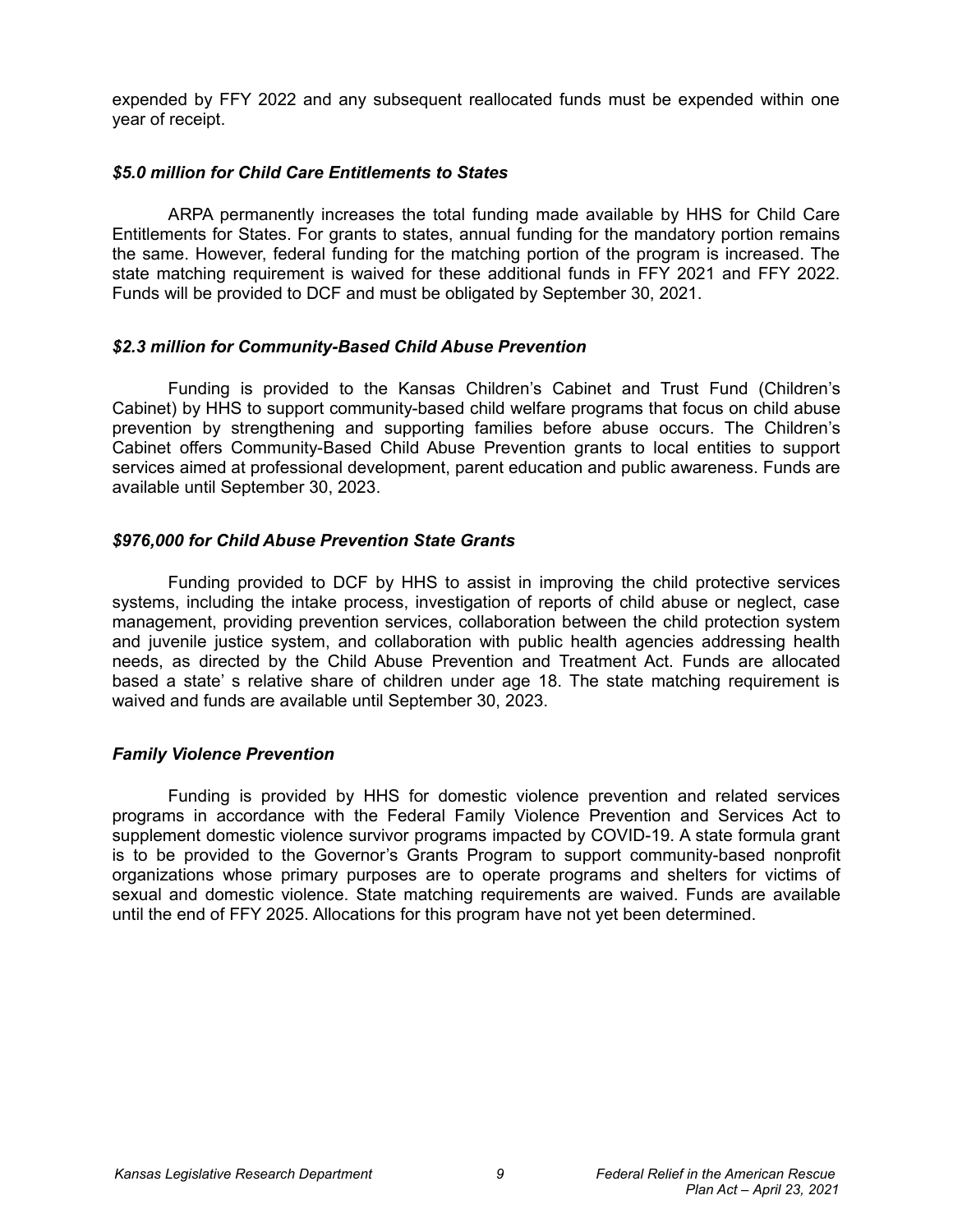### *Low-Income Drinking Water and Wastewater Energy Assistance*

ARPA appropriates \$500.0 million to HHS for grants to states to support water assistance programs. This new program will assist low-income households by providing funds to operators of public water systems or treatment works to reduce arrearages of and rates charged to such households. Funds will be allocated by a formula that considers the percentage of households with income at or below 140.0 percent of the federal poverty level and the percentage of households that spend more than 30.0 percent of monthly income on housing. State allocations for this funding have not yet been determined.

## **Community Living**

### *\$6.4 million for Congregate and Home-Delivered Meals*

Supplemental funding is provided to the Kansas Department for Aging and Disability Services (KDADS) for distribution to local Area Agencies on Aging (AAAs) to provide homedelivered meals and meals in congregate settings for persons age 60 or over and their spouses. Under certain conditions, persons under the age of 60 with disabilities are also eligible. These nutrition programs are authorized under Title III-C of the Older American Act. Funds are available until expended. Standard state matching requirements apply.

## *\$4.0 million for Supportive Services*

Supplemental funding is provided to KDADS for distribution to local AAAs to provide support services for persons age 60 or over. The program provides objective, accessible, and useful information to promote healthy aging, financial security, and long-term care choices to assist seniors in making informed decisions. The objective of these services is to maximize the informal support provided to older Americans to enable them to remain in their homes and communities. Providing transportation services, in-home services, and other support services to enable senors to remain independent. The program is authorized under Title III-B of the Older Americans Act. Funds are available until expended. Standard state matching requirements apply.

## *\$1.2 million for Family Caregiver Services*

Supplemental funding is provided to KDADS for distribution to local AAAs to support family caregiver services. The program targets family caregivers who provide in-home or community care to an older adult or individual with Alzheimer's disease, as well as grandparents or relatives age 55 or older who are relative caregivers for children or disabled adults. Services for caregivers include information, assistance, counseling, support groups, caregiver training, respite, and supplemental services. The program is authorized under Title III-E of the Older American Act. Funds are available until expended. Standard state matching requirements apply.

#### *\$372,000 for Disease Prevention and Health Promotion Services*

Supplemental funding is provided to KDADS for distribution to local AAAs to provide for the protection of vulnerable older Americans. These services are designed to promote disease prevention by enabling seniors to make informed decisions regarding lifestyle and general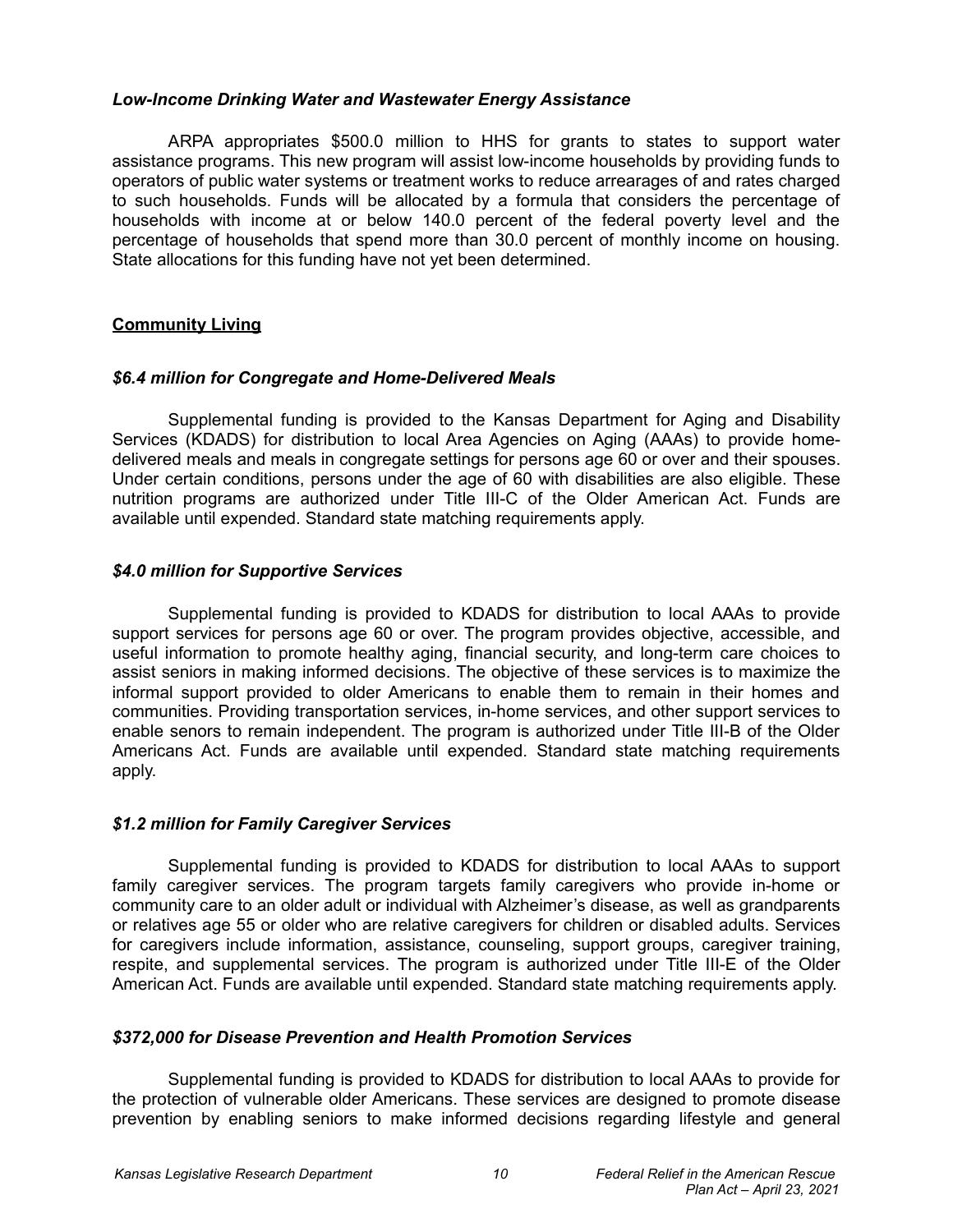health. The program is authorized under Title III-E of the Older Americans Act. Funds are available until expended and there are no state matching requirements.

#### *\$85,000 for Long-Term Care Ombudsman*

Funding is provided to the KDADS to support the Long-Term Care Ombudsman Program at the Department of Administration. This funding provides services for the protection of vulnerable older Americans by promoting elder rights activities and providing persons age 60 or above with access to a system of justice. Legal service providers act as advocates and offer advice and representation. Activities also include programs for the prevention and awareness of elder abuse, neglect, and exploitation of older individuals. The program is authorized under Title VII of the Older Americans Act. Funds are available until expended and there are no state matching requirements.

### **Health Care**

## *Centers for Disease Control and Prevention (CDC) Grants for Testing*

ARPA appropriates \$47.8 billion for COVID-19 testing nationwide. However, APRA does not specify methods for allocating funds to states. Along with being used to establish national, evidence-based strategies for testing, contact tracing, and disease mitigation, funds will be allocated for grants or cooperative agreements to state, local, and territorial public health departments. These funds are intended to be used for activities to detect, diagnose, trace, and monitor COVID-19 infections and to mitigate the spread of COVID-19. Funds may also be used to invest in laboratory capacity for laboratories that could be used for the processing of COVID-19 testing, community-based testing sites, mobile health units, or grants awarded to state, local, and territorial public health departments to establish, expand, and sustain a public health workforce.

## *\$87.7 million for Epidemiology and Lab Capacity for Schools Testing*

The CDC provides funding for local health departments through KDHE to support COVID-19 screening testing for teachers, staff, and students to assist schools in reopening safely for in-person instruction.

#### *\$62.6 million for Community Health Centers*

Funding is allocated by HHS to 18 federally-qualified community health centers in Kansas (\$61.1 million) and to KDHE (\$1.6 million). Allowable uses include vaccine distribution, testing, contact tracing, equipment, staff, infrastructure, and community education and outreach. Funds are available until expended and may be used for prior expenditures beginning on January 27, 2020.

#### *\$36.4 million for CDC Grants for Vaccine Preparedness*

Funding is provided by the CDC for COVID-19 vaccine distribution and administration. Funds will be made available to state, local, tribal, and territorial public health departments for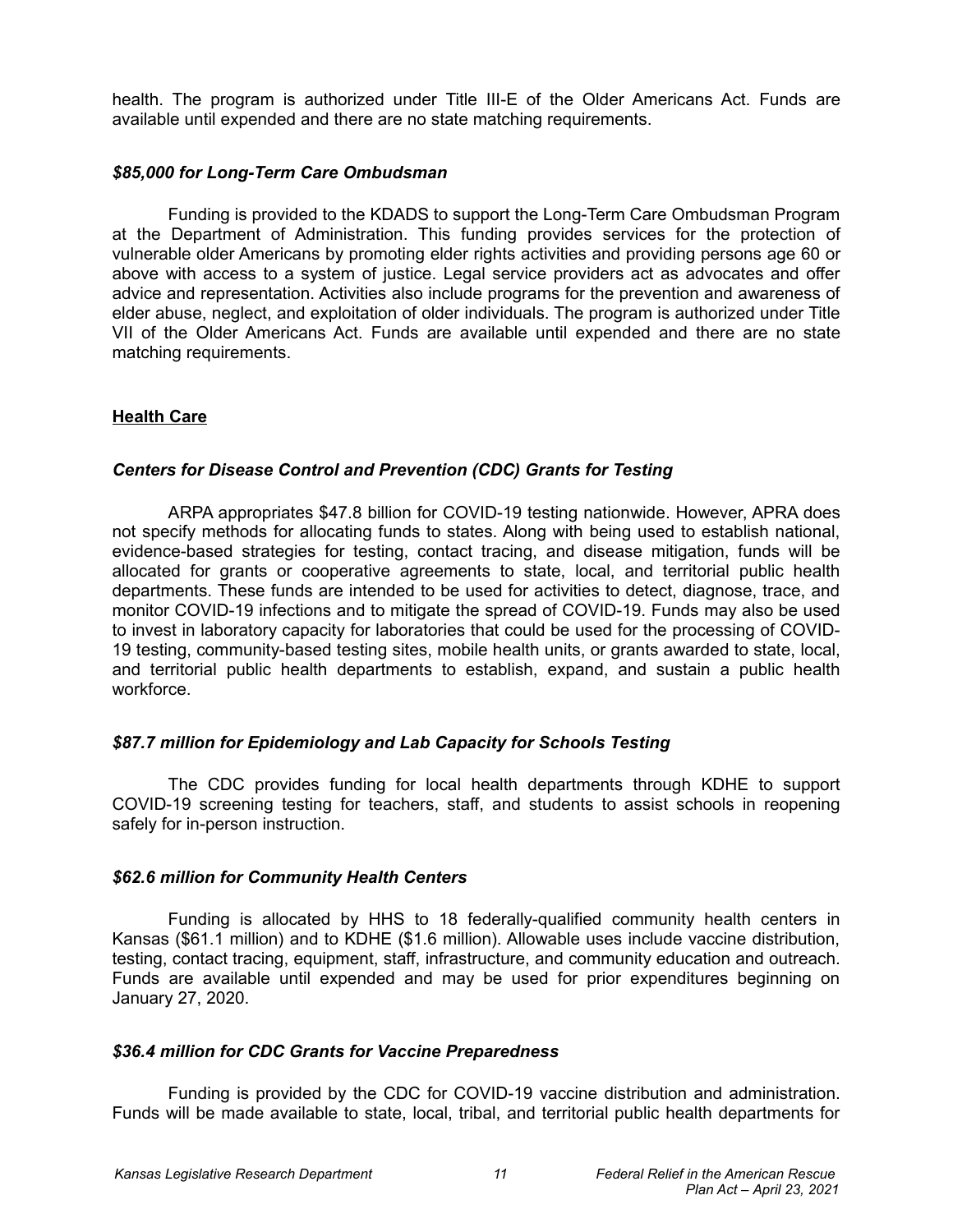activities that include: the establishment and expansion of community vaccination centers and mobile vaccination units, particularly in underserved areas; reporting enhancements; communication efforts; and the transportation of individuals to receive vaccinations, particularly underserved populations.

### *\$20.4 million for Mental Health/Substance Abuse Block Grants*

Funding is provided to KDADS by HHS to support increased block grant funding for community mental health services and substance use disorder programs. It is anticipated that once KDADS receives this allocation, the funds will be passed through to local organizations that provide these services. Funds must be expended by September 30, 2025, and there are no state match requirements.

## *\$2.5 million for Genomic Sequencing*

Funding is provided to KDHE by the CDC to increase capacity to sequence genomes of circulating strains of viruses and other organisms, including SARS–CoV–2, and to use genomic sequencing data to identify outbreaks and clusters of diseases or infections, including COVID-19. Funds may also be used to support effective disease response strategies based on genomic sequencing and surveillance data; to enhance and expand the informatics capabilities of the public health workforce; and to award grants for the construction, alteration, or renovation of facilities to improve genomic sequencing and surveillance capabilities at the state and local level. Additional allocations will be determined over the next several years. There are no state match requirements.

#### *Community-Based Local Behavioral Health Needs*

ARPA appropriates \$50.0 million to HHS to be made available as grants to states, local governments, tribal organizations, and community organizations to address community behavioral health needs exacerbated by the COVID-19 pandemic. Funds are available until expended. Allocations have not yet been determined. Allowable uses include:

- Training of the mental and behavioral health workforce;
- Expanding evidence-based integration models of care;
- Addressing surge capacity related to mental and behavioral health needs;
- Providing mental and behavioral health services; and
- Supporting, enhancing, or expanding mental and behavioral health preventive and crisis intervention services.

## *Community-Based Local Substance Use Disorder Grants*

ARPA appropriates \$30.0 million to HHS to be made available as grants to states, local governments, and community organizations to support overdose prevention, syringe services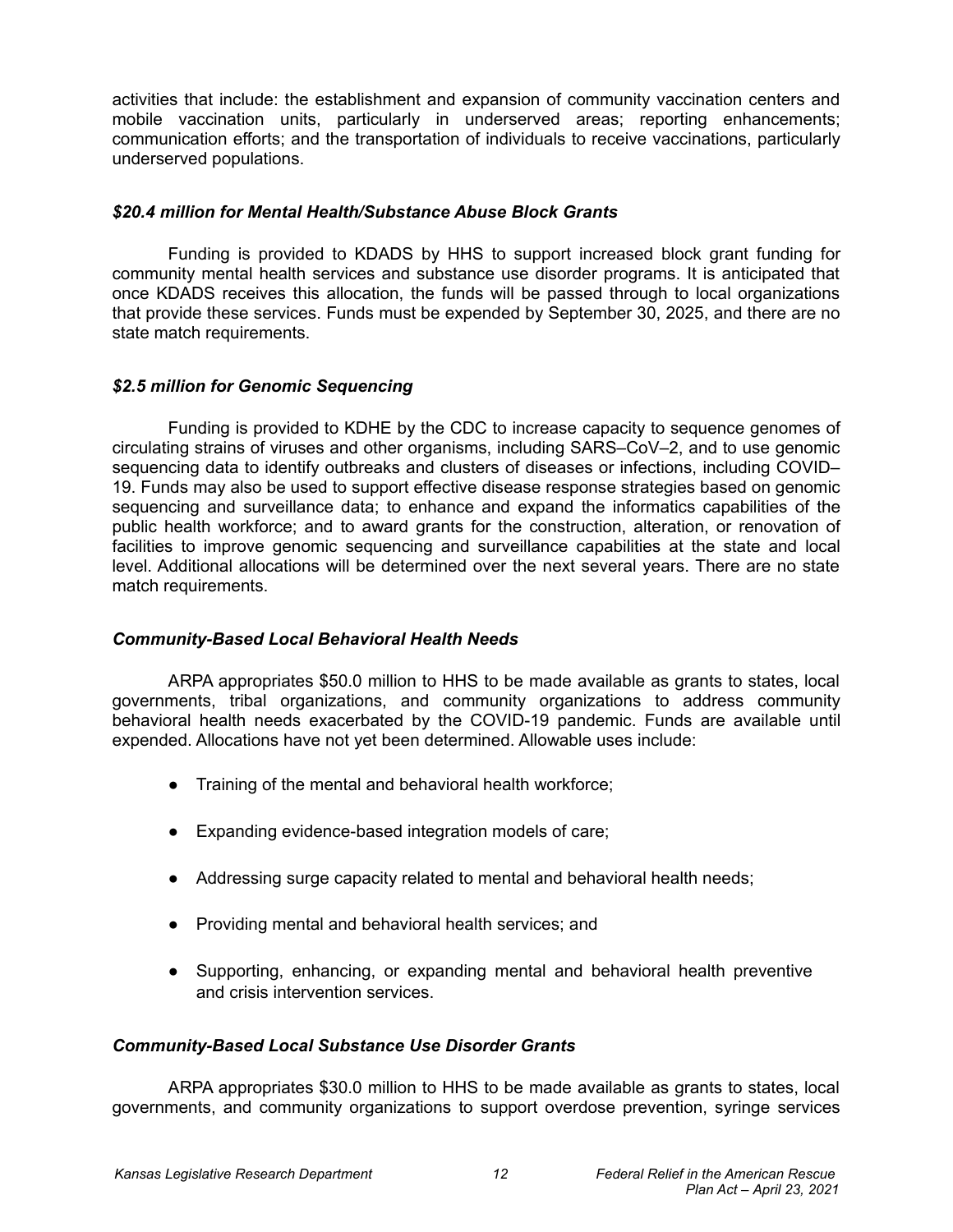programs, and other harm reduction efforts. Funds are available until expended. Allocations have not yet been determined. Allowable uses include:

- Preventing and controlling the spread of infections diseases and their consequences;
- Distributing opioid overdose reversal medication to individuals at risk of overdose;
- Connecting individuals at risk for, or with a SUD, to offer education, counseling, and health education; and
- Encouraging individuals to reduce the negative personal and public health impacts of substance use or misuse.

### *Emergency Grants for Rural Health Care*

Funding is provided by the U.S Department of Agriculture (USDA) to establish an emergency pilot program involving grants to states, local governments, and tribes for health care facilities that serve low-income, rural areas. Eligible activities include increasing capacity for vaccine distribution, providing medical supplies to increase medical surge capacity, and reimbursement of revenue lost during the COVID-19 pandemic. Other activities include increasing telehealth capabilities, constructing temporary or permanent structures, and supporting staffing needs. Funding will be available until September 30, 2023. Allocations for the program have not yet been determined.

## *Family Planning*

Funding is provided to the Health Resources and Services Administration of the HHS to support grants and contracts for family planning programs. Funds will remain available until expended. Allocations for the program have not yet been determined.

## *Maternal, Infant, and Early Child Home Visiting*

Funding is provided by Health Resources and Services Administration (HHS) to support maternal, infant, and early childhood home visiting programs. Allowable uses include: serving families with in-person or virtual visits; staff costs (including hazard pay); training home visitors on emergency preparedness or domestic violence; helping families acquire technology for virtual home visits; coordinating with and providing reimbursement to diaper banks; and emergency supplies (including prepaid grocery cards). Funding recipients must agree to avoid staff reductions due to reduced enrollment for a period of two years after funds are awarded. Funding is available through September 30, 2022. Allocations for the program have not yet been determined.

#### *Mental and Behavioral Health Training*

ARPA appropriates \$80.0 million to the Health Resources and Services Administration (HHS) to make available as grants for the purpose of training health care professionals and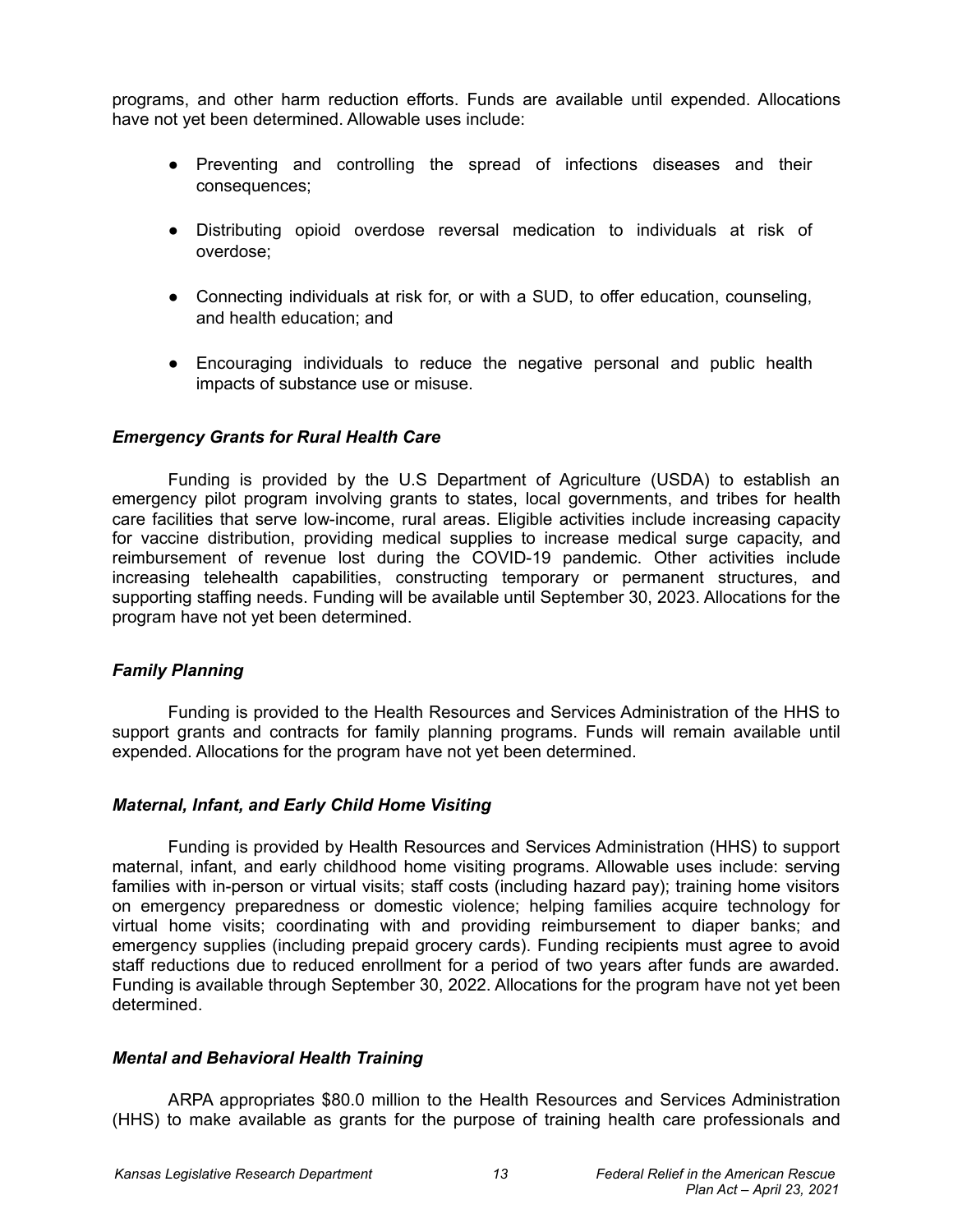public safety officers in strategies for addressing suicide, burnout, mental health conditions, and substance use disorder. Eligible grantees include states, local governments, health care professional schools, academic health centers, and nonprofits. Funds are available until expended. Allocations have not yet been determined.

### *National Health Service Corps*

Funding is provided through Health Resources and Services Administration (HHS) for state loan repayment programs involving educational loans for health professionals agreeing to work in shortage areas. Matching requirements do not apply and not more than 10.0 percent may be used for state administration. Allocations for the program have not yet been determined.

### *Public Health Workforce*

Funding is provided by HHS for awards to state, local, and territorial public health departments. Allowable uses include wages and benefits, related to the recruiting, hiring, and training of individuals to serve as case investigators, contact tracers and other positions as may be required to prevent, prepare for, and respond to COVID-19. Funds may also be used for personal protective equipment, data management and other technology, or other necessary supplies. Allocations for the program have not yet been determined.

## *Rural Health Care Providers*

Funding is provided to reimburse rural health care providers serving Medicare and Medicaid beneficiaries for health care-related expenses and lost revenues attributable to the COVID-19 pandemic. This funding is similar to the Provider Relief Fund established in the CARES Act. Funding will remain available until expended. Allocations for the program have not yet been determined.

## *State Nursing Home Strike Teams*

ARPA appropriates \$250.0 million for all 50 states to establish a team of individuals deployable to a nursing facility with diagnosed or suspected cases of COVID-19 among residents or staff. This team is envisioned as assisting with clinical care, infection control and staffing to mitigate the spread of COVID-19. Funds are available until expended, however allocations for the program are yet to be determined.

## **Food and Nutrition**

## *\$3.6 million for Supplemental Nutrition Program for Women, Infants and Children (WIC)*

Funding is provided to the USDA to allow states, for a four-month period ending not later than September 30, 2021, to increase the amount of a cash-value voucher up to \$35 for participants receiving food packages. These participants include those with qualifying conditions requiring the use of infant formula; children ages one to four; and pregnant, postpartum, and breastfeeding women. Funds would support the voucher increase through September 30, 2022.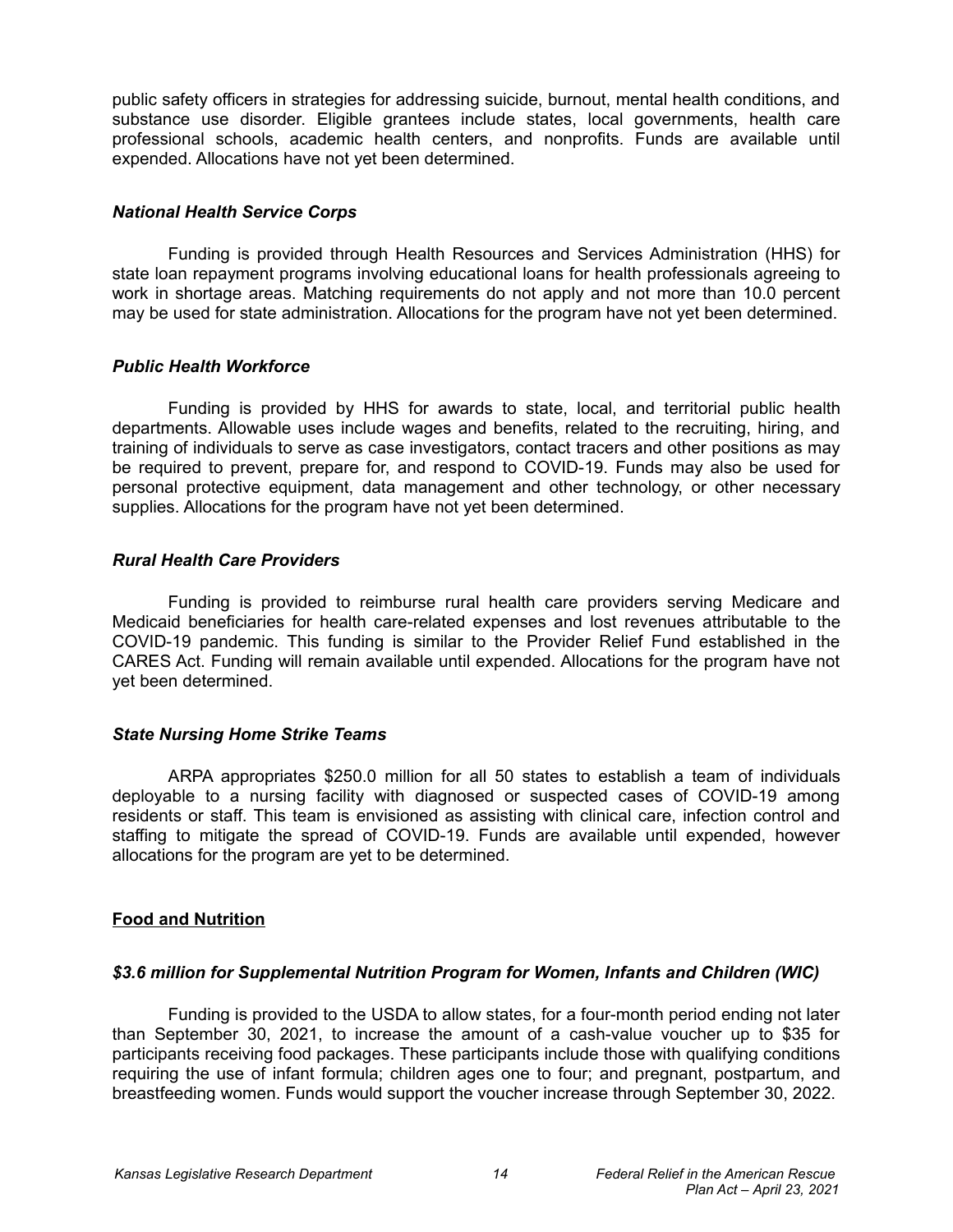### *\$4.3 million for SNAP State Administration*

Funding is provided to DCF by USDA for the administration of the Supplemental Nutrition Assistance Program (SNAP) in Kansas. SNAP provides food-purchasing assistance for low-income persons. This supplemental funding is to be allocated for administrative expenses incurred in FFY 2021, FFY 2022, and FFY 2023.

#### *Commodity Supplemental Food Program*

ARPA appropriates \$37.0 million nationally for the Commodity Supplement Food Program (CSFP), which provides USDA-purchased food packages to low-income individuals at least 60 years of age in all 50 states. In Kansas, the program is administered by DCF and operates in 55 counties. Funding for the program is available until September 30, 2022. State allocations have not yet been determined.

### **Economic Development**

### *\$56.2 million for the State Small Business Credit Initiative*

Funding is provided to the Kansas Department of Commerce (Commerce Department) for a State Small Business Credit Initiative (SSBCI) to reopen and expand a federal program intended to support small business that expired in 2017. The U.S. Treasury allocated funds to the states in the same proportion that each state' s 2020 employment decline bears to the national 2020 employment decline.

The funding will be distributed to the Commerce Department in three installments over at least six years under the following guidance:

- The state has three years from approval to deploy the first one-third installment of these funds to state programs that deliver loans or investments to eligible small businesses;
- The second one-third installment will be distributed after the state certifies that it has deployed 80.0 percent of the first installment. The state has six years from approval to deploy funds received in the second installment; and
- The third installment will be distributed after the state certifies to the Secretary of the Treasury that it has deployed 80.0 percent of the second installment.

The U.S. Treasury may set aside an additional \$1.0 billion for an incentive program under which the second and third installments may be increased for states that demonstrate robust support for the SSBCI program.

The broad objectives of the renewed SSBCI program are to:

● Provide support to small businesses recovering from the economic effects of the COVID-19 pandemic;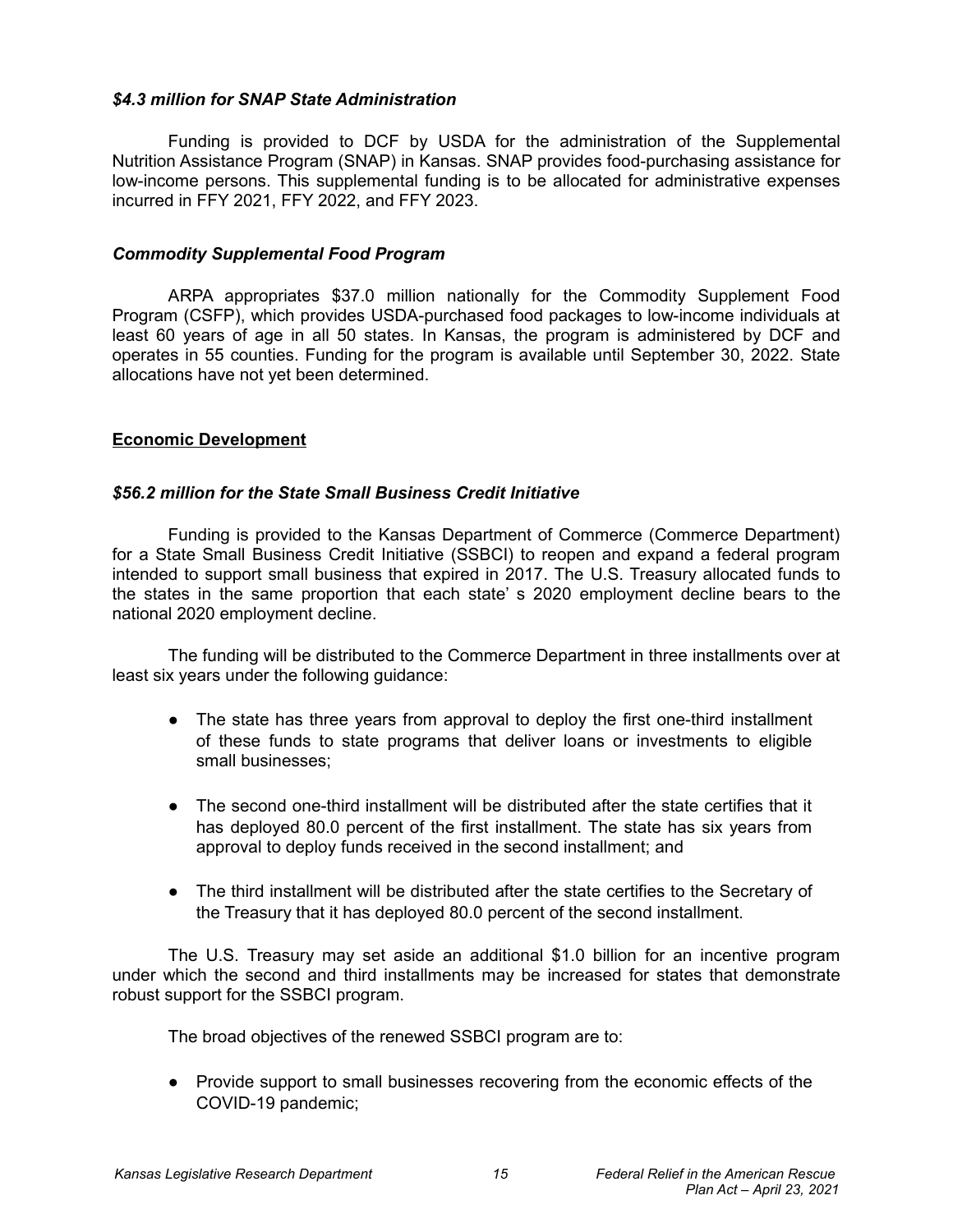- Ensure that small businesses owned by socially and economically disadvantaged people have access to credit and investment; and
- Provide technical assistance to small businesses applying for various support programs.

#### *\$833,000 for National Endowment for the Humanities Grants*

Of the funds made available to the National Endowment for the Humanities through ARPA, 40.0 percent must be distributed to state humanities councils and 60.0 percent of such funds must be for direct grants to local entities. Funds may be used by the recipients of such grants for purposes of the general operations. State matching requirements are waived.

Humanities Kansas, the state humanities council, is awaiting federal guidance regarding the utilization of these funds as of April 17, 2021.

#### *\$793,000 for National Endowment for the Arts Grants*

Of the funds made available to the National Endowment for the Arts through ARPA, 40.0 percent must be distributed to state arts agencies and regional arts organizations and 60.0 percent of such funds must be for direct grants to local entities. Funds may be used by the recipients of such grants for purposes of the general operations. State matching requirements are waived.

The Kansas Creative Arts Industries Commission at the Commerce Department is awaiting federal guidance regarding the utilization of these funds as of April 17, 2021.

#### *Economic Adjustment Assistance*

This supplemental funding provided through the Economic Development Administration (EDA) of the U.S. Department of Commerce is for construction, planning, technical assistance, and revolving loans that support the implementation of economic development strategies in communities. These grants are intended to help communities respond to, and recover from, COVID-19. Example projects include economic recovery planning, preparation of plans to respond to future pandemics, entrepreneurial programs that diversify economies, revolving loan programs, and construction of infrastructure that supports economic recovery, including broadband. Eligible applicants include EDA-designated district organizations, state or local governments, institutions of higher education, and nonprofits. EDA expects to fund at least 80.0 percent, and up to 100.0 percent, of eligible costs. Funds are available until September 30, 2022. A set-aside of 25.0 percent is reserved for states and communities suffering economic injury in the travel, tourism, and outdoor recreation sectors. State allocations have not yet been determined.

#### *Shuttered Venue Operators Grants*

The program includes over \$16.0 billion in grants to shuttered venues, to be administered by the U.S. Small Business Administration's (SBA) Office of Disaster Assistance. Eligible applicants may qualify for grants equal to 45.0 percent of their gross earned revenue,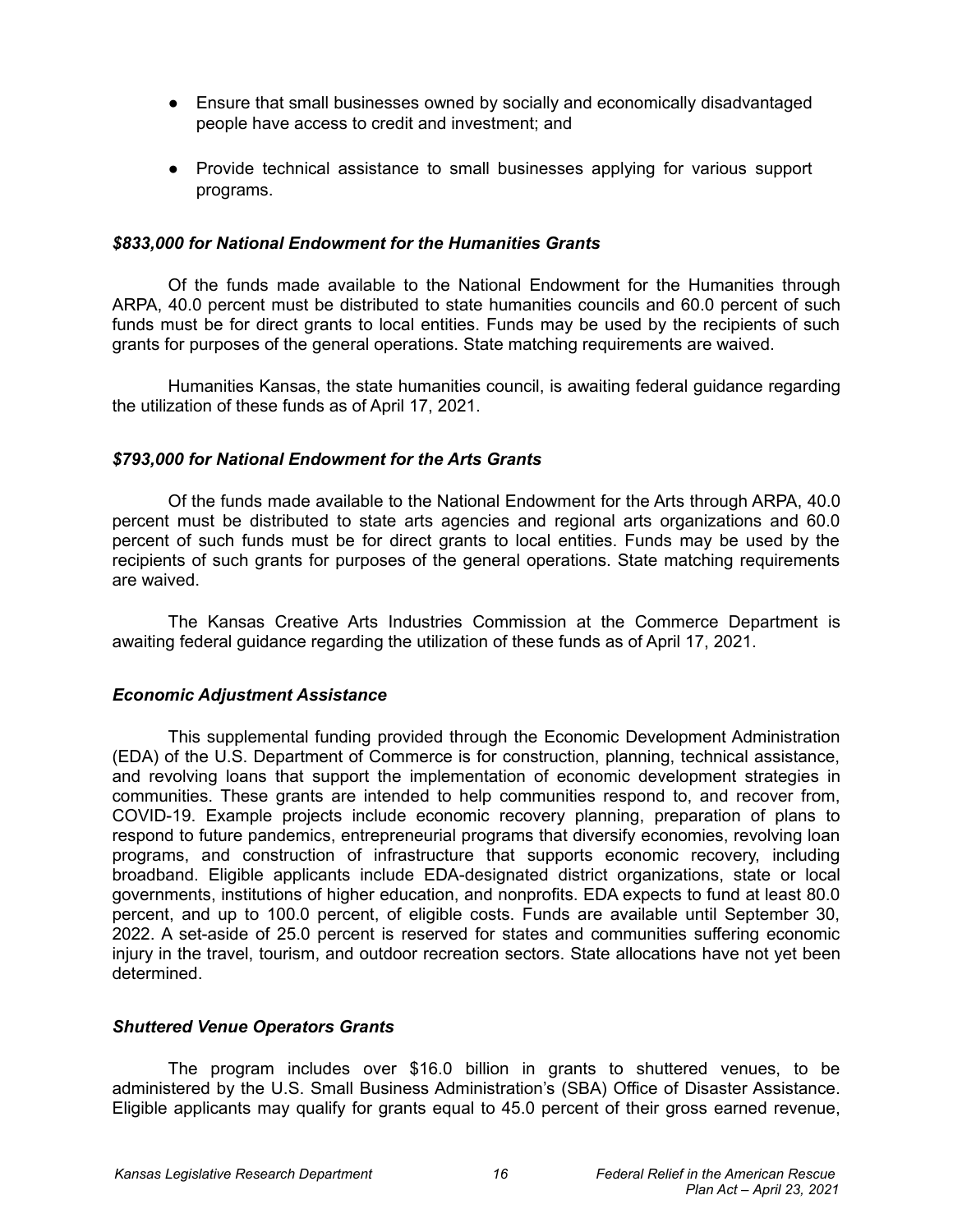with the maximum amount available for a single grant award of \$10.0 million. Of the grant funds available, \$2.0 billion is reserved for eligible applications with up to 50 full-time employees.

Eligible entities include:

- Live venue operators or promoters;
- Theatrical producers;
- Live performing arts organization operators;
- Relevant museum operators, zoos, and aquariums who meet specific criteria;
- Motion picture theater operators;
- Talent representatives; and
- Each business entity owned by an eligible entity that also meets the eligibility requirements.

Funds may be used for specific expenses, including:

- Payroll costs;
- Rent payments;
- Utility payments;
- Scheduled mortgage payments (not including prepayment of principal);
- Scheduled debt payments (not including prepayment of principal on any indebtedness incurred in the ordinary course of business prior to February 15, 2020);
- Worker protection expenditures;
- Payments to independent contractors (not to exceed \$100,000 in annual compensation per contractor);
- Other ordinary and necessary business expenses, including maintenance costs;
- Administrative costs (including fees and licensing);
- State and local taxes and fees;
- Operating leases in effect as of February 15, 2020;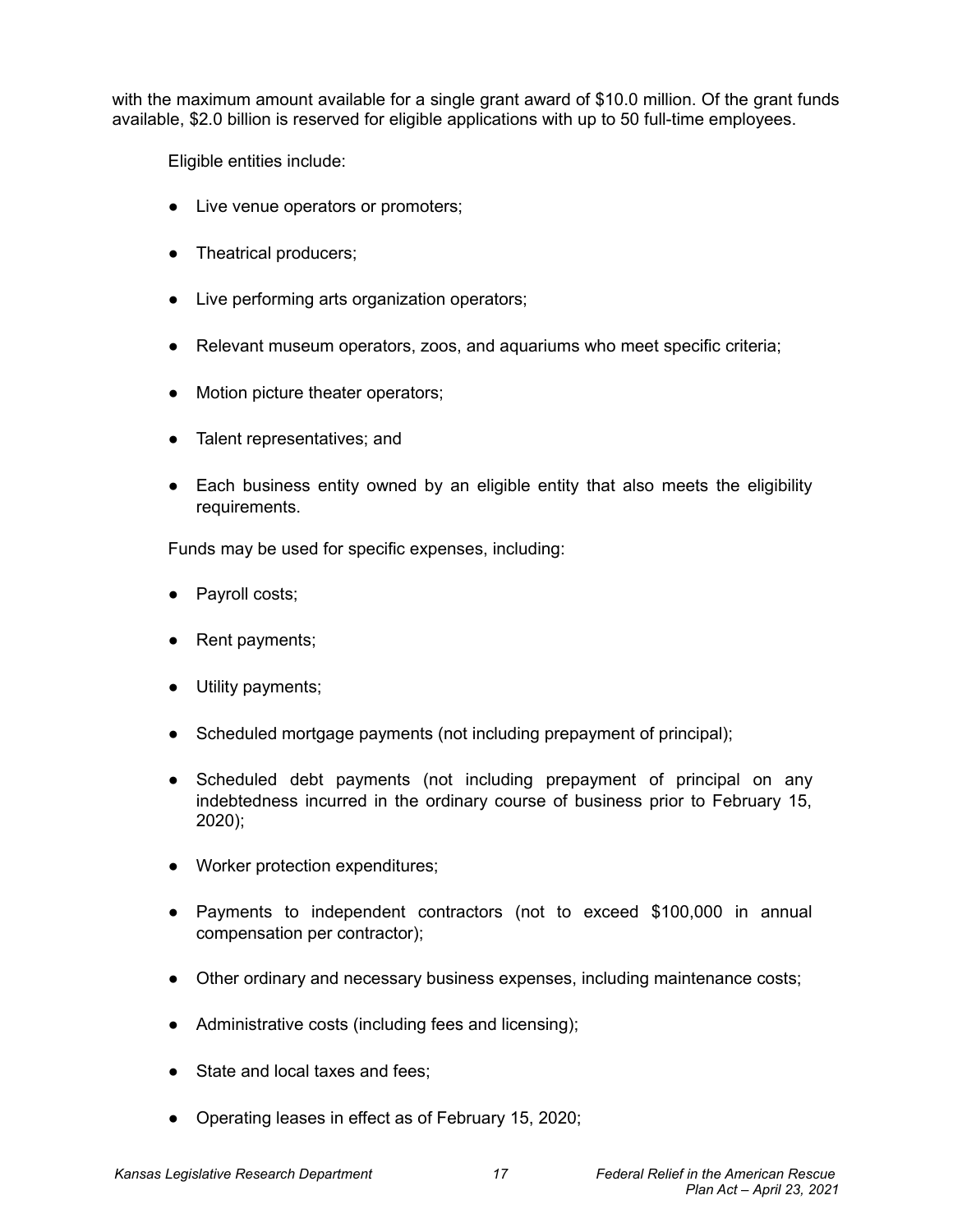- Insurance payments; and
- Advertising, production transportation, and capital expenditures related to producing a theatrical or live performing arts production. Federal guidance states these expenditures cannot be the primary use of the funds.

## *Support for Restaurants*

The SBA will be managing \$28.6 billion in funds as part of the Restaurant Revitalization Fund. The SBA is targeting early April to roll out a platform to allow for online applications for the grants. \$5.0 billion will be distributed in phase one for applicants with \$500,000 or less in 2019 gross receipts. After 21 days, the prioritization will shift to restaurants owned and operated by women, veterans, or socially and economically disadvantaged groups; subsequent to which, the application process will be opened up more broadly.

The grant funds may be used to pay for the following eligible expenses:

- Payroll costs;
- Principal and interest payments on a mortgage (not including prepayment of principal);
- Rent payments (not including prepayments);
- Utilities;
- Maintenance expenses including construction to accommodate outdoor seating and walls, floods, deck surfaces, furniture, fixtures, and equipment;
- Supplies including personal protective equipment and cleaning materials;
- Food and beverage expenses within the eligible entity's scope of normal business practice before the covered period, which runs from February 15, 2020, through December 31, 2021, or another date as determined by the SBA;
- Covered supplier costs;
- Operational expenses;
- Paid sick leave; and
- Any other expenses the SBA determines to be essential to maintaining the eligible entity.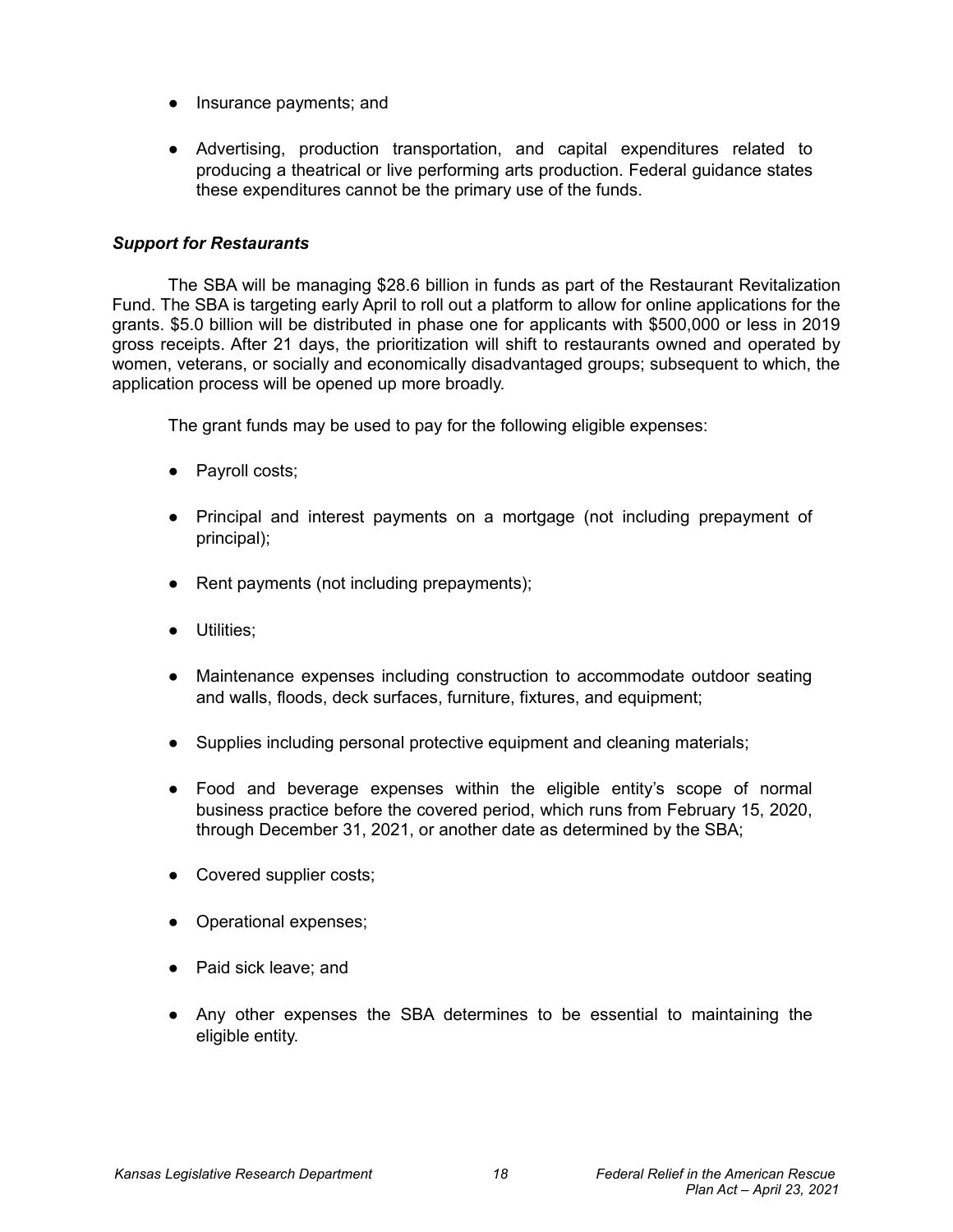## **Labor**

### *\$275,000 for Unemployment Insurance Administration*

The U.S. Department of Labor makes available to each state's labor department \$275,000 for the implementation of federal unemployment insurance programs including the Pandemic Unemployment Assistance, Federal Pandemic Unemployment Compensation, and Pandemic Emergency Unemployment Compensation programs. Permissible implementation costs include computer programming and other technology costs, notices to beneficiaries, and overheads related to implementation of the programs. States were required to submit an application by March 31, 2021. There are no matching requirements.

### *Unemployment Insurance Fraud Prevention*

ARPA appropriates \$2.0 billion to the U.S. Department of Labor for fraud detection and prevention. These funds may be used for federal administrative costs, system-wide infrastructure investment and development, and to make grants to states for such purposes. Allocations to states for the program have not yet been determined.

## **Justice and Security**

### *\$1.3 million for Emergency Management Performance Grant*

The Emergency Management Performance Grant Program of the U.S. Department of Homeland Security supports all core capabilities in the Prevention, Protection, Mitigation, Response, and Recovery mission areas based on allowable costs. State matching requirements of 50.0 percent are not waived. Funds will be available through September 30, 2025. This funding is provided to state and local emergency management agencies to aid communities in addressing the COVID-19 pandemic The Kansas Adjutant General's Department notes this distribution appears similar to that provided in the CARES Act, and the agency awaits further guidance on this most recent amount.

#### *State Commissions on National and Community Service*

ARPA appropriates \$20.0 million nationally for State Commissions on National and Community Service to expand the work of volunteers in responding to the COVID-19 pandemic. In Kansas, such volunteer programs are administered by the Kansas Volunteer Commission. Funds are available until September 30, 2024. State allocations have not yet been determined.

## **Housing Assistance**

#### *\$152.1 million for Emergency Rental Assistance*

Additional funding is provided for the Kansas Emergency Rental Assistance (KERA) program and extends the availability of funding provided in the CRRSAA for the same purpose. KERA is administered by the Kansas Housing Resources Corporation (KHRC) and serves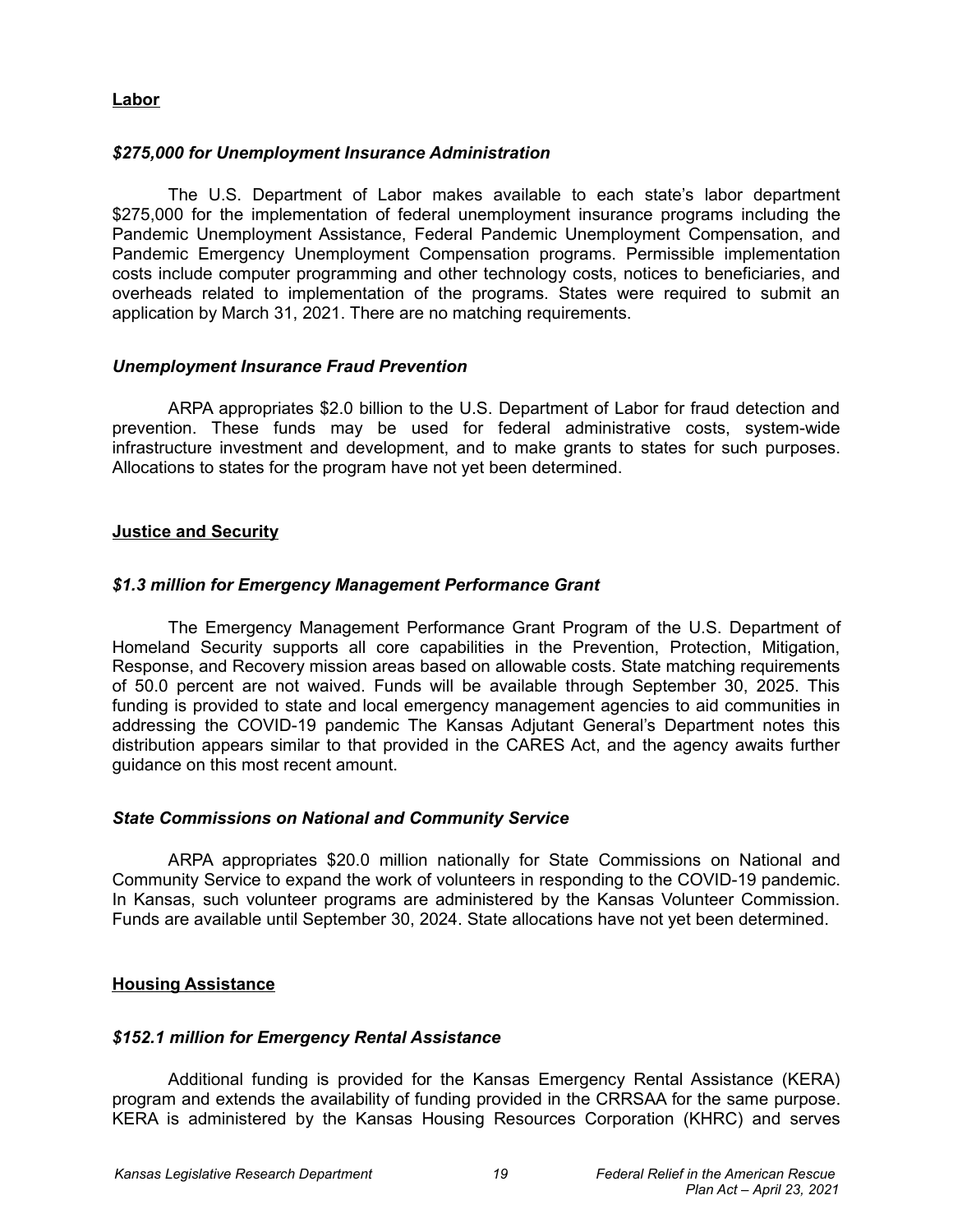Kansans who have had difficulty paying or collecting rent, utility, or internet payments due to the COVID-19.

Grantees will receive 40.0 percent of their allocation within 60 days of ARPA enactment. Subsequent allocations are provided in tranches as determined by the Secretary of the Treasury. Grantees must obligate 75.0 percent of the funding received before obtaining an additional tranche. Beginning March 31, 2022, unpaid funds will be redistributed to other grantees provided that those grantees have obligated at least 50.0 percent of their total allocation. Additionally, if a grantee has obligated at least 75.0 percent of its funding by October 1, 2022, remaining unobligated funds may be used for affordable rental housing and eviction prevention for families with incomes less than 50.0 percent of the median area income for up to 18 months.

#### *\$56.6 million from the Homeowner Assistance Fund*

Funding is provided to KHRC by the U.S. Treasury from a new federal Homeowner Assistance Fund to prevent mortgage delinquencies and defaults, foreclosures, loss of utilities or home energy services, and displacement of homeowners experiencing financial hardship after January 21, 2020. Funds may be used for assistance with mortgage payments, homeowner's insurance, utility payments, and other specified purposes. At least 60.0 percent of the allocation must be targeted to homeowners with incomes no more than the greater of the area median income and the median income of the United States. The remaining amount is to be prioritized for socially disadvantaged individuals. Funds may be expended until September 30, 2025. There are no state matching requirements.

#### *\$39.3 million for the HOME Investment Partnerships Program*

Funding is provided to state and local governments for the HOME Investment Partnerships Program (HOME), which may be used for a variety of services, including tenantbased rental assistance, affordable housing development, and more. In Kansas, KHRC receives and uses federal HOME funding for a variety of programs, including the Tenant-Based Rental Assistance and the HOME Rental Development Program, which assists communities and developers with increasing the supply of affordable rental housing. Eligible recipients include individuals and families facing homelessness or who are at risk of domestic violence, sexual assault, stalking, or human trafficking. Funding is available through September 30, 2025.

The U.S. Department of Housing and Urban Development (HUD) determined the following allocation:

- \$22.9 million to KHRC for distribution to non-entitlement local governments;
- \$5.5 million to Wichita:
- \$4.0 million to a Johnson County consortium;
- \$3.2 million to Kansas City; and
- \$2.1 million to Lawrence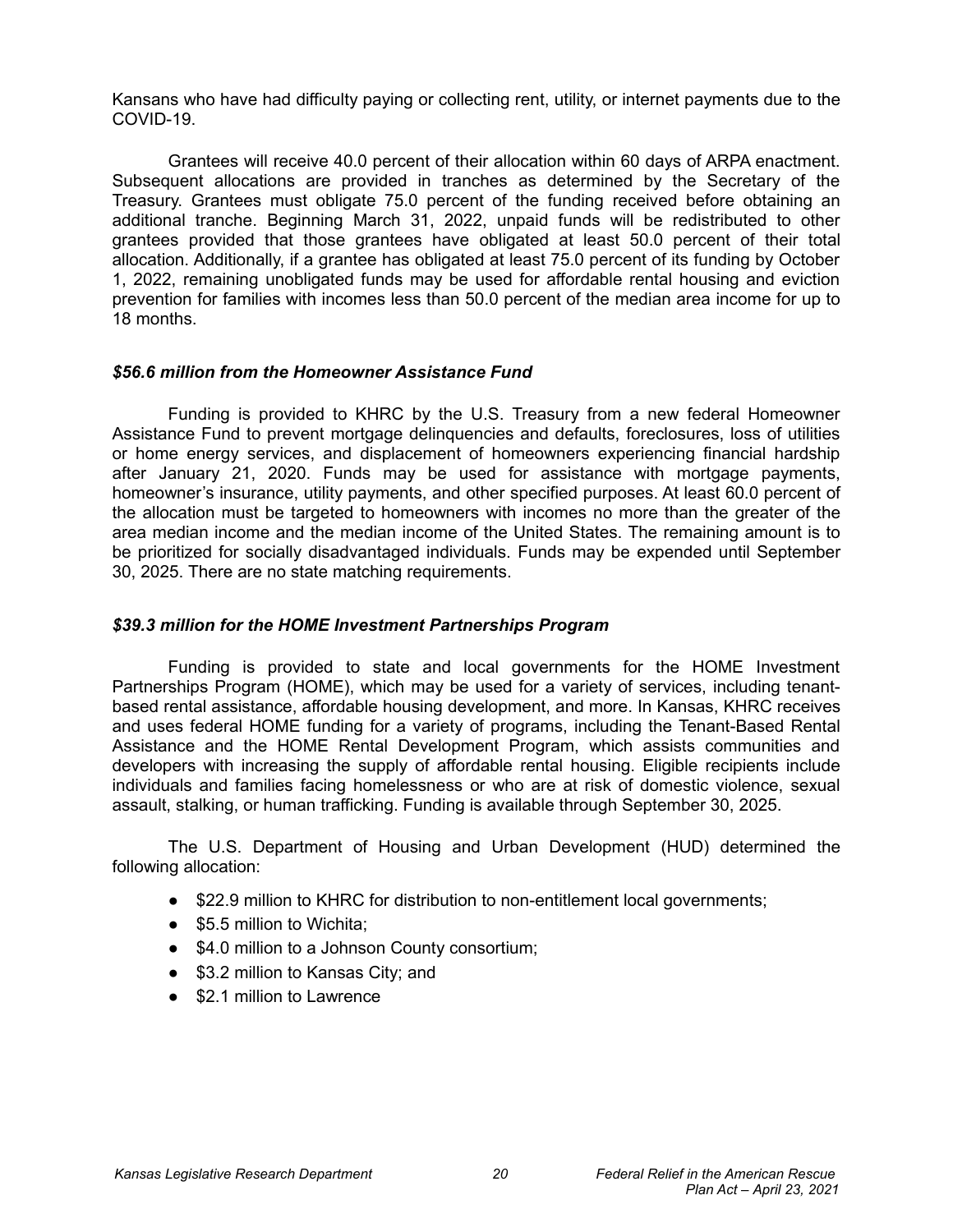## *\$2.2 million for the Emergency Food and Shelter Program*

The Emergency Food and Shelter Program (EFSP) of the U.S. Department of Homeland Security (DHS) is a federally-funded program administrated by FEMA. EFSP implementation is not contingent on a Presidential major disaster declaration. This funding is for people with nondisaster related emergencies and may be used for a broad range of services. Funds will be available through FFY 2025. There is currently no specified application period and full allocations for the program have not yet been determined.

EFSP supplements and expands ongoing work of local social service organizations, both nonprofit and governmental, to provide shelter, food, and supportive services to individuals, families, and households who have economic, non-disaster related emergencies. EFSP funding is open to all organizations helping individuals, families, and households who are experiencing, or at risk of, food insecurity or homelessness.

Local private or public organizations may use EFSP funds for one of the following services:

- *Primary* includes only food and shelter;
- *Secondary* includes, but is not limited to, health and medical services;
- *Administrative* includes, but is not limited to, temporary staff, permanent and temporary staff overtime, and postage;
- *Equipment and Assets* includes purchases and leases, and necessary renovations to make facilities safe, sanitary, and compliant with local codes; and
- *Transportation* includes local and long-distance travel for families or individuals encountered by DHS and travel for agency staff that may be required to assist them.

## *Tenant-Based Rental Assistance*

ARPA provides additional funding for new or renewed housing vouchers, adjustments in Section 8 renewals for public housing agencies that have experienced financial hardship, and administrative costs and other eligible expenses defined by the U.S. Secretary of Housing and Urban Development. In Kansas, the Tenant-Based Rental Assistance program is administered by KHRC and serves income-eligible households with rent, security deposit, and utility deposit support. Eligible voucher recipients include individuals and families facing homelessness or who are at risk of domestic violence, sexual assault, stalking, or human trafficking. Funding is available through September 30, 2030, although specific allocations for the program have not yet been determined.

## *Native American Housing Relief*

ARPA includes \$750.0 million for Native American Housing Block Grant, Native Hawaiian Housing Block Grant, and Indian Community Block Grant programs to prevent, prepare for, and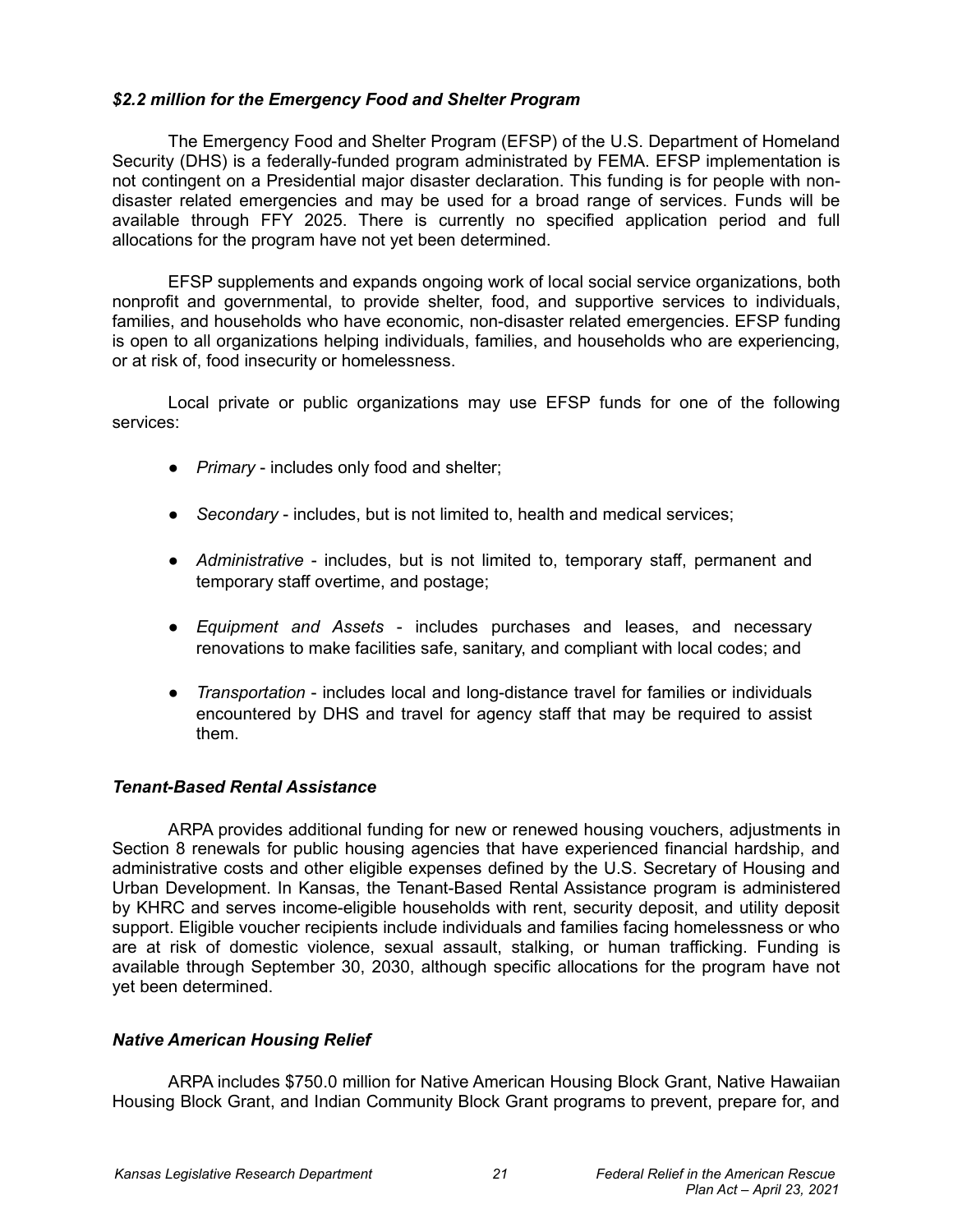respond to the COVID-19 pandemic. Funding is available through September 30, 2025, although specific allocations for the program have not yet been determined.

## *Fair Housing Activities*

ARPA provides \$20.0 million for the federal Fair Housing Initiatives Program under the U.S. Housing and Community Development Act of 1987, which ensures that fair housing organizations have adequate resources to address fair housing inquiries, complaints, investigations, education and outreach activities, and costs of delivering or adapting services during or relating to the COVID-19 pandemic. Funding is available through September 30, 2023, although specific allocations for the program have not yet been determined.

## *Housing Counseling*

ARPA provides \$100.0 million for grants to housing counseling intermediaries approved by HUD, state housing finance agencies, and NeighborWorks organizations. Eligible housing counseling services include housing counseling provided directly to households facing housing instability, such as eviction, default, foreclosure, loss of income, or homelessness; education, outreach, training, technology upgrades and other program-related support; and operational oversight funding for grantees and sub-grantee recipients. At least 40.0 percent of this funding is set aside for entities service minority and low-income populations. Funding is available through September 30, 2025, although specific allocations for the program have not yet been determined.

# **Veterans**

# *\$1.3 million for Emergency State Veterans Home Operations*

Funding is provided to state veterans homes in Kansas by the U.S. Department of Veterans Affairs for one-time emergency payments to support extended care of veterans. Funds are allocated based on the number of beds at each facility that could be occupied by eligible veteran residents. Allowable uses include enhanced treatment of veterans, cleaning supplies, PPE, and temporary staffing for veterans. The Kansas Commission on Veterans' Affairs Office estimates the following allocations:

- \$725,514 to the Kansas Soldiers' Home in Fort Dodge; and
- \$656,418 to the Kansas Veterans' Home in Winfield.

# *State Veterans Home Constructions*

ARPA appropriates \$750.0 million nationally to the U.S. Department of Veterans Affairs for allocation to states as construction funds for projects that upgrade and enhance operations of state veterans' homes, provided states have required matching funds. Of this, \$500.0 million is provided for the construction of state veterans' homes pursuant to 38 U.S. Code, sections 8131 through 8137. Funds are available until September 30, 2022.